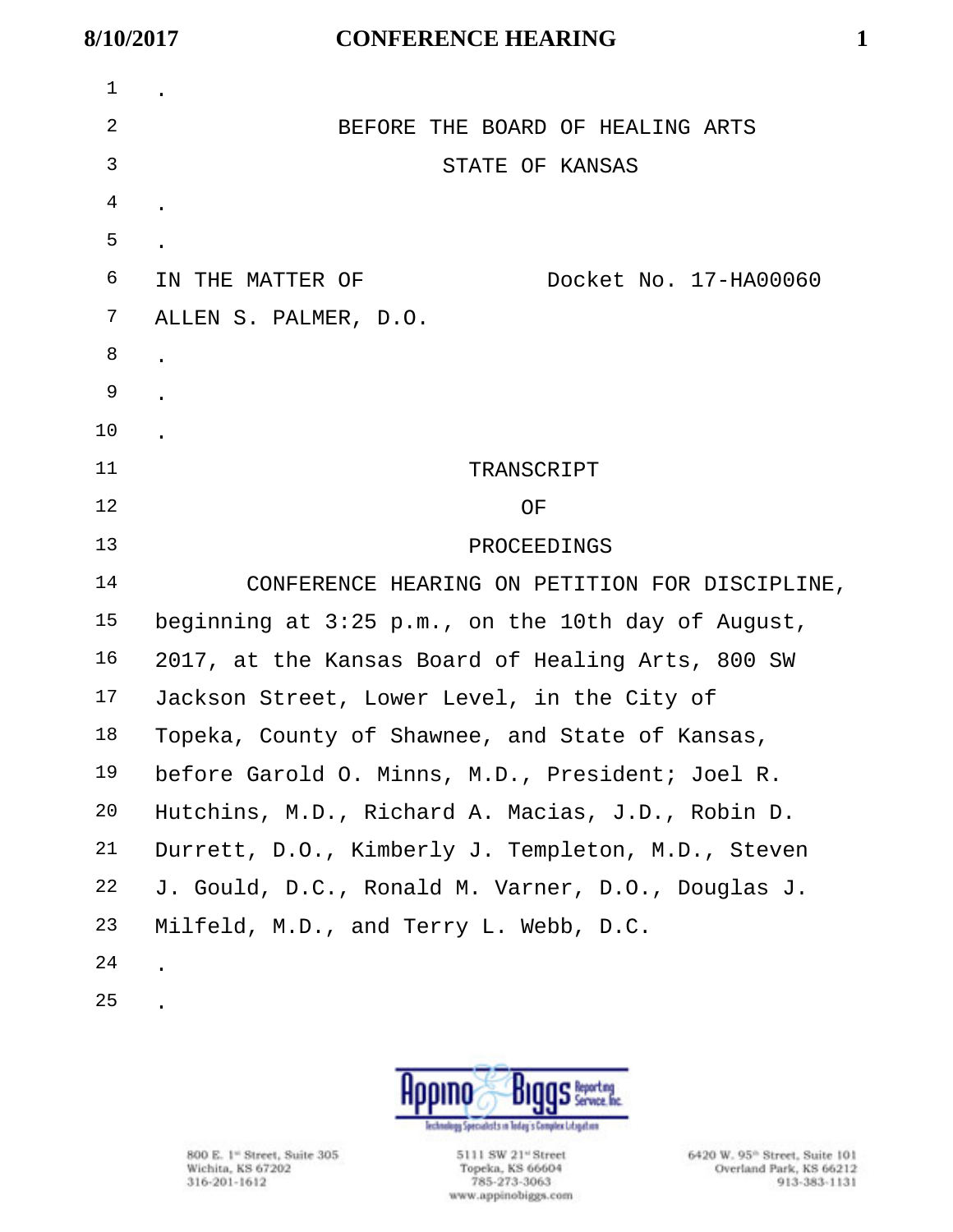| 1  | APPEARANCES                  |
|----|------------------------------|
| 2  |                              |
| 3  |                              |
| 4  | ON BEHALF OF THE PETITIONER: |
| 5  |                              |
| 6  | Ms. Susan Gering             |
| 7  | Associate Litigation Counsel |
| 8  | Kansas Board of Healing Arts |
| 9  | 800 SW Jackson Street        |
| 10 | Lower Level - Suite A        |
| 11 | Topeka, KS 66612             |
| 12 | 785-296-7413                 |
| 13 | susan.gering@ks.gov          |
| 14 |                              |
| 15 |                              |
| 16 | ON BEHALF OF THE RESPONDENT: |
| 17 |                              |
| 18 | Mr. Thomas L. Theis          |
| 19 | Foulston Siefkin, LLP        |
| 20 | 534 S. Kansas Avenue         |
| 21 | Suite 1400                   |
| 22 | Topeka, KS 66603             |
| 23 | $785 - 233 - 3600$           |
| 24 | ttheis@foulston.com          |
| 25 |                              |



800 E. 1<sup>w</sup> Street, Suite 305<br>Wichita, KS 67202<br>316-201-1612

5111 SW 21" Street<br>Topeka, KS 66604<br>785-273-3063 www.appinobiggs.com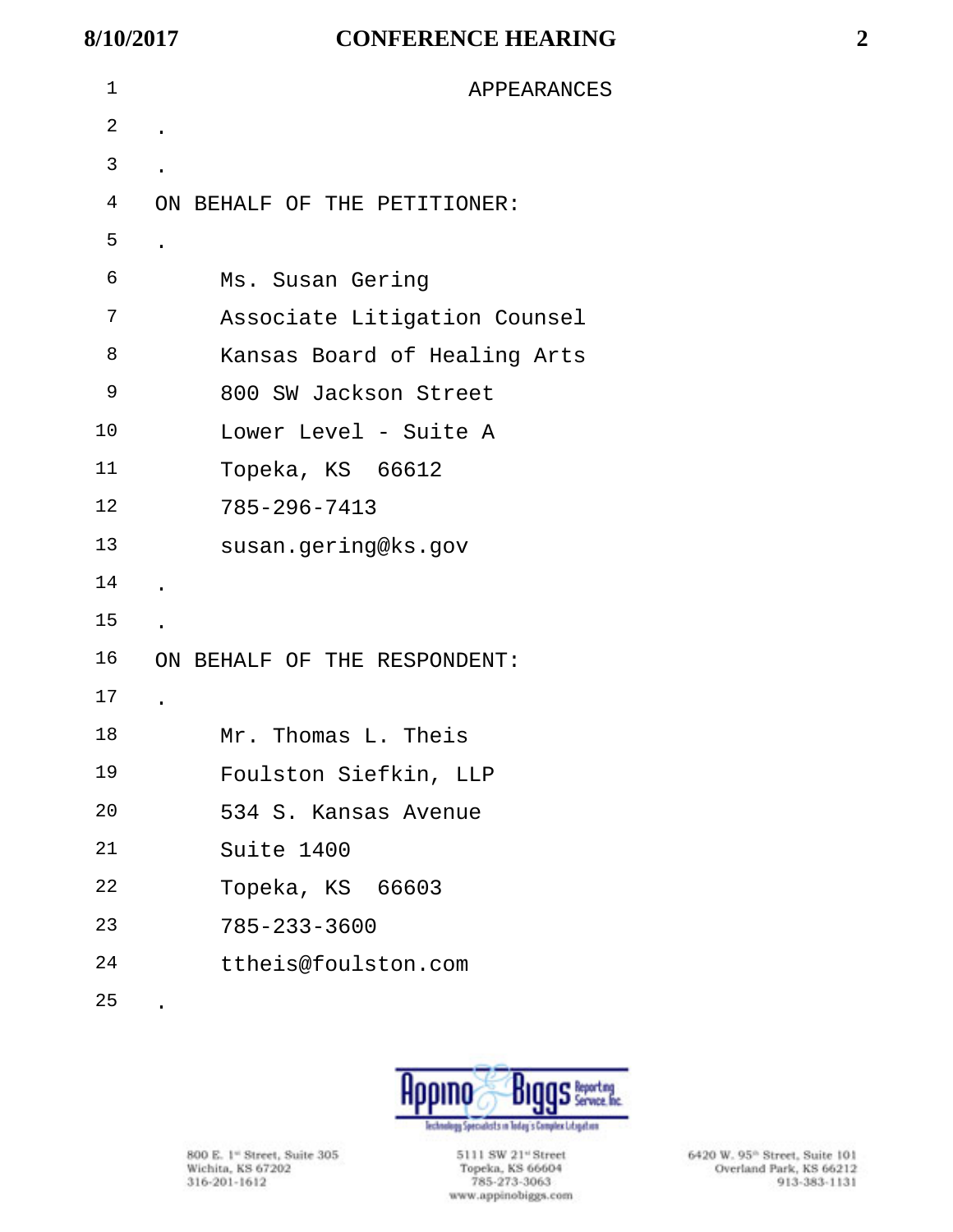| 8/10/2017    | <b>CONFERENCE HEARING</b>                         | 3 |
|--------------|---------------------------------------------------|---|
| $\mathbf{1}$ | PRESIDENT MINNS: The next case is that            |   |
| 2            | of Allen S. Palmer, D.O., Docket No. 17-HA00060,  |   |
| 3            | conference hearing on petition for discipline.    |   |
| 4            | The DP is 32, Beezley, DeGrado, Leinwetter and    |   |
| 5            | Settich should be recused. This is in open        |   |
| 6            | session. So would the parties make their          |   |
| 7            | appearances.                                      |   |
| 8            | MS. GERING: May it please the Board,              |   |
| 9            | Susan Gering, Deputy Litigation Counsel, appears  |   |
| 10           | on behalf of the Board.                           |   |
| 11           | MR. THEIS: Tom Theis appears on behalf            |   |
| 12           | of Doctor Allen Palmer, and he appears in person. |   |
| 13           | PRESIDENT MINNS: So as I understand this          |   |
| 14           | case, there is no disputed facts. You each may    |   |
| 15           | make your case, and no more than seven and a half |   |
| 16           | minutes apiece, please.                           |   |
| 17           | MS. GERING: I do have -- Mr. Theis just           |   |
| 18           | handed me an additional exhibit. It is Doctor     |   |
| 19           | Palmer's curriculum vitae. I have no objection to |   |
| 20           | this, but he would like it to be part of the      |   |
| 21           | record.                                           |   |
| 22           | MR. THEIS: Just so you know who he is.            |   |
| 23           | PRESIDENT MINNS: It's just the CV, there          |   |
| 24           | is no new evidence or anything like that?         |   |

S Reporting UIIIU DIUl Technology Specialists in Today's Complex Librarien

MS. GERING: It's just the CV, from my

800 E. 1<sup>e</sup> Street, Suite 305 Wichita, KS 67202 316-201-1612

5111 SW 21<sup>-1</sup> Street Topeka, KS 66604 785-273-3063 www.appinobiggs.com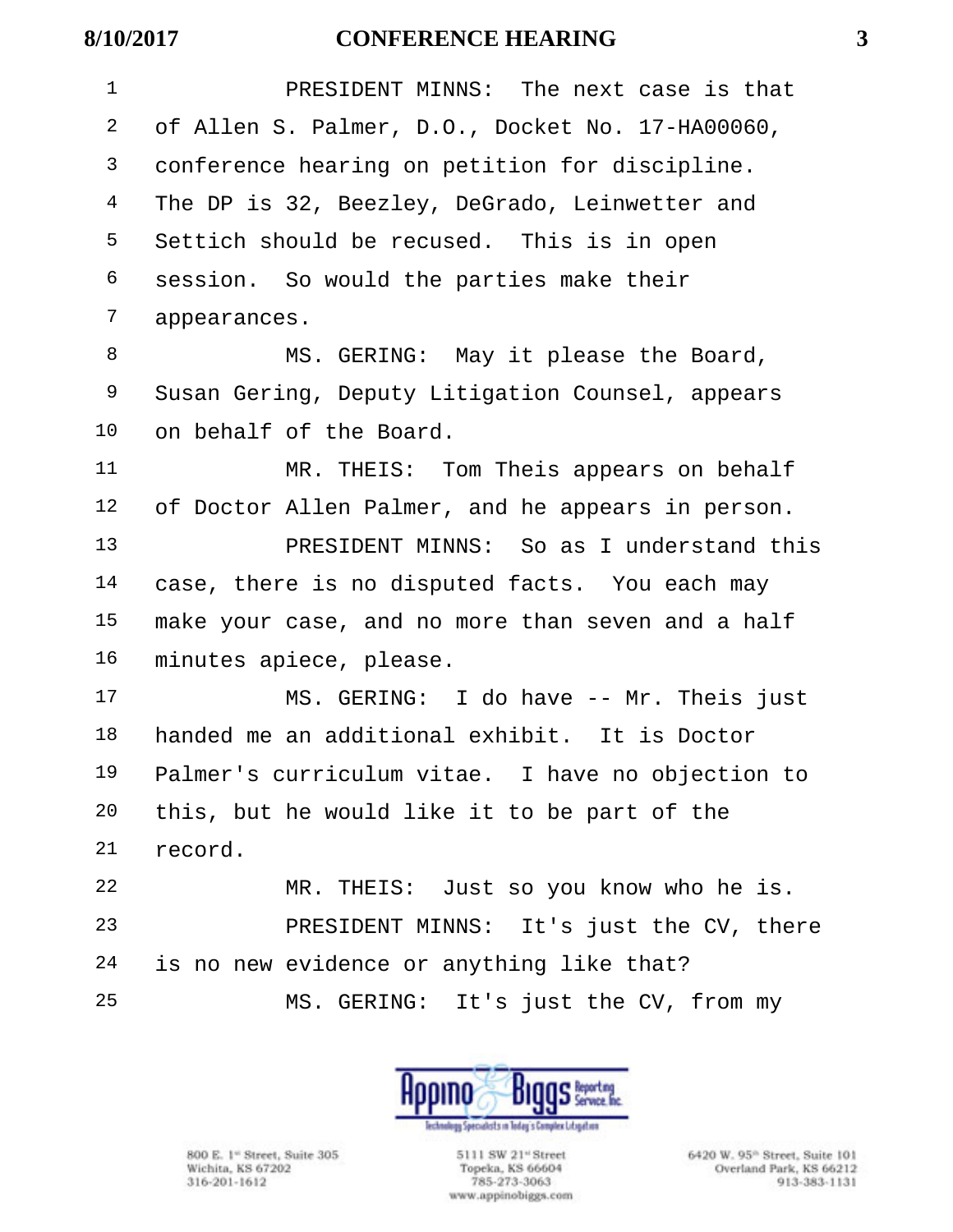looking at it, yeah.

 PRESIDENT MINNS: Does the Board have any objection to that? We'll go ahead and let that be submitted. Go ahead.

 MS. GERING: Materials related to this case begin on E-book page 61. We are here today because on December 22nd, 2014, Doctor Palmer performed a surgical abortion on a patient that was 13 years old. After performing the abortion, Doctor Palmer failed to preserve fetal tissue as required by statutory and regulations developed by the Kansas legislature.

 This 13-year-old girl's pregnancy was the result of a sexual relationship with a 19-year-old man. Under the law, since Patient 1 was a minor, Doctor Palmer had the duty to preserve the fetal tissue.

 Now, you do have a response that was submitted by Mr. Theis on behalf of his client that indicates the reasons that there was a failure for that fetal tissue to be preserved. However, those responses and those reasons are not sufficient. Ignorance of the law is not an excuse.

Also, there is no delegation of the providing



800 E. 1<sup>et</sup> Street, Suite 305 Wichita, KS 67202 316-201-1612

5111 SW 21<sup>e</sup> Street Topeka, KS 66604 785-273-3063 www.appinobiggs.com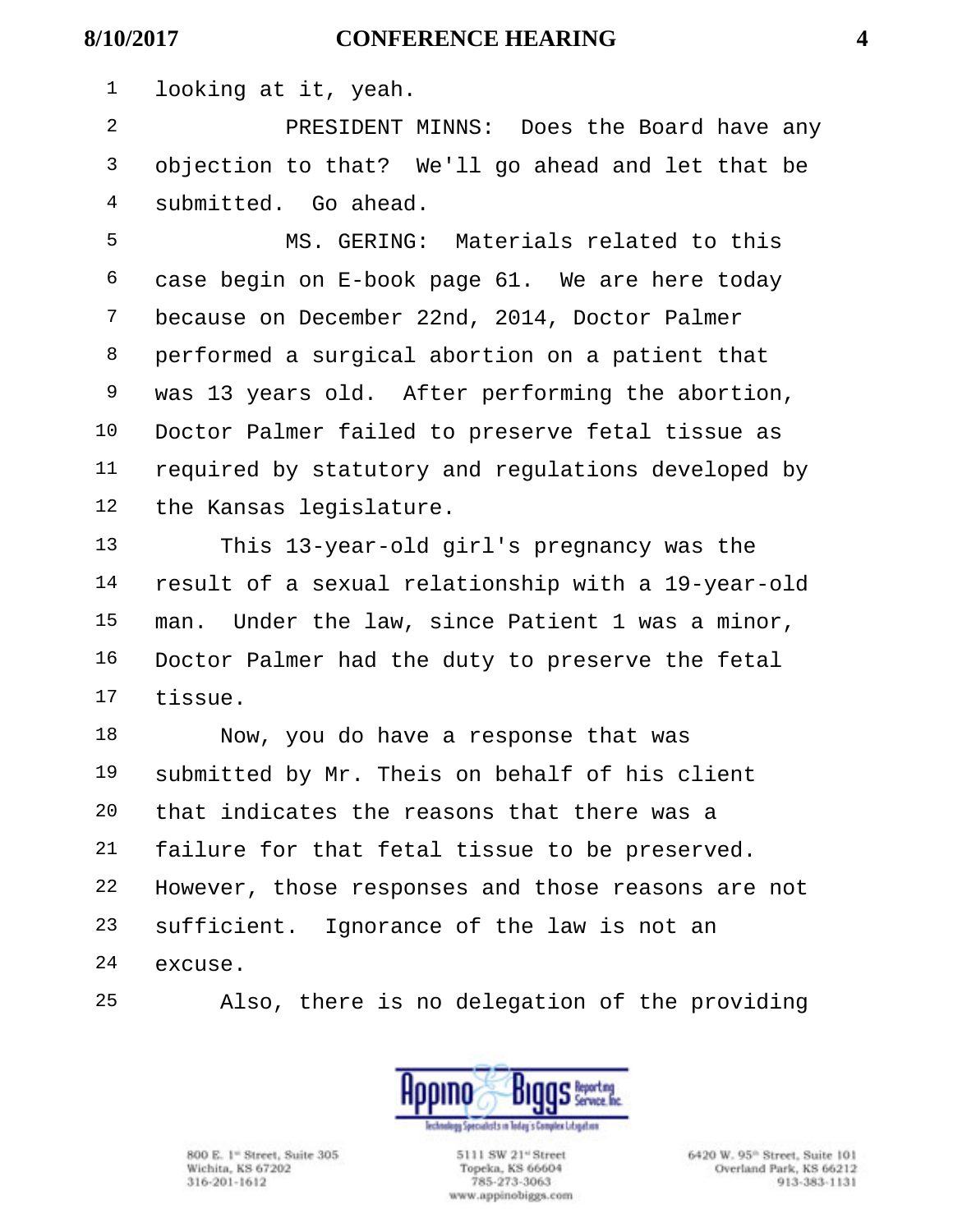physician's duty. He ultimately was responsible to ensure that fetal tissue was preserved and provided to the Kansas Bureau of Investigation. Such failure is the result of a violation of the statutes and regulations that were created.

 Now, the Petition was authorized for filing by Disciplinary Panel 32. And in coming to this Board today with a Petition, Disciplinary Panel 32 has recommended that the guidelines should apply. And in looking at the guidelines, Disciplinary Panel 32 has recommended that this is a category offense either 2A or 2B, and, therefore, it is requested by the Disciplinary Panel 32 that this Board make findings of fact and conclusions of law that are in congruence with the Disciplinary Panel -- or disciplinary sanction guidelines, excuse me. Thank you.

### 18 PRESIDENT MINNS: Mr. Theis.

 MR. THEIS: May it please the Board, Doctor Palmer has a statement he'd like to read, and then after he does that I'll give a brief summary of our position, if that's acceptable. PRESIDENT MINNS: We'll have the court reporter swear you in in just a moment. (THEREUPON, Doctor Palmer was



800 E. 1<sup>et</sup> Street, Suite 305 Wichita, KS 67202 316-201-1612

5111 SW 21<sup>e</sup> Street Topeka, KS 66604 785-273-3063 www.appinobiggs.com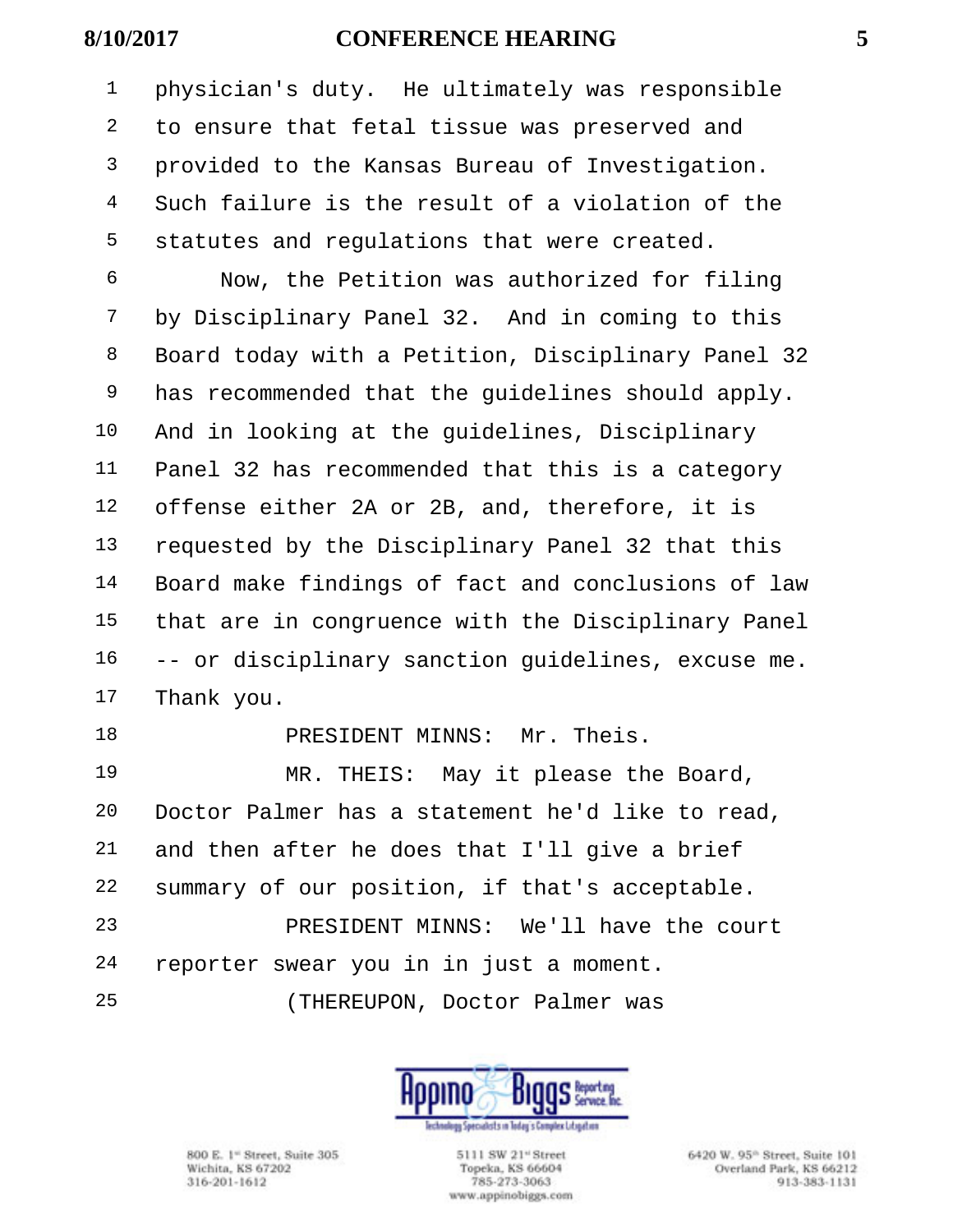administered the oath.)

 DOCTOR PALMER: I appreciate the 3 opportunity to meet with you face to face today. I've devoted 45 years of my life, mostly to obstetrics and gynecology and to helping women. It has always been my passion. I deeply regret what happened to Patient 1 at that time.

 MS. GERING: I'm going to interrupt that we make sure that any mention of a patient name be referred to as Patient 1 and that the patient's name be protected and redacted from any mention throughout this hearing.

 DOCTOR PALMER: Okay, thank you. I didn't know that.

 I was not informed that she was a minor under age 14. As a result, there was no need to retain tissue. When I first started at Planned Parenthood in Kansas City five years before this incident, I was informed by Doctor Moore, the clinical -- the clinical medical director, that terminations of pregnancy performed on minors were done only by him. Therefore, I never received training or information regarding Planned Parenthood's policies and procedures to ensure compliance with the law when terminating pregnancy



800 E. 1<sup>et</sup> Street, Suite 305 Wichita, KS 67202 316-201-1612

5111 SW 21<sup>e</sup> Street Topeka, KS 66604 785-273-3063 www.appinobiggs.com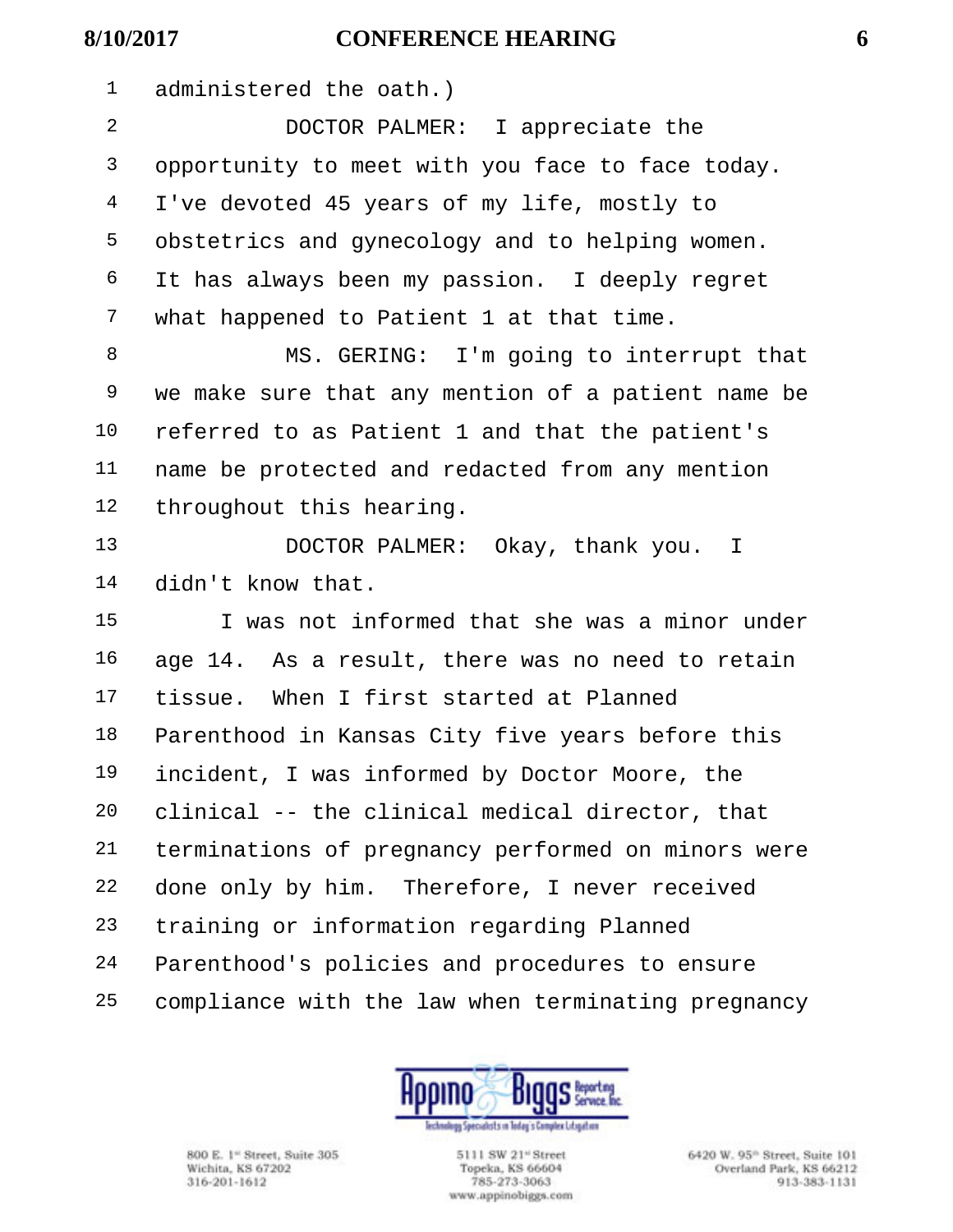in minors and preservation of tissue. I was never shown or trained on a KBI kit and its requirements.

 I was hired by Planned Parenthood as a part-time independent contractor to cover when Doctor Moore had time off. This is usually one weekend a month. I only -- was only going to do first trimester abortions.

 Patients presenting at Planned Parenthood clinic follow a process. I may not exactly have got it in order, but this is generally what happens. They get a blood test with a lab tech. The ultrasound is performed by a clinical staff member, and then receive counseling from the clinic counselor before seeing me.

 When I see the patient, I'm assuming that 17 they've been screened and counseled by Planned Parenthood staff according to their policies and procedures and according to the state law and have been determined to be candidates for an abortion.

 After screening and counseling has been completed, I see the patient. At that time I ask if she has any questions about the procedure. The patient and I sign the consent. After we both sign the consent, the patient waits 30 minutes



800 E. 1<sup>et</sup> Street, Suite 305 Wichita, KS 67202 316-201-1612

5111 SW 21<sup>e</sup> Street Topeka, KS 66604 785-273-3063 www.appinobiggs.com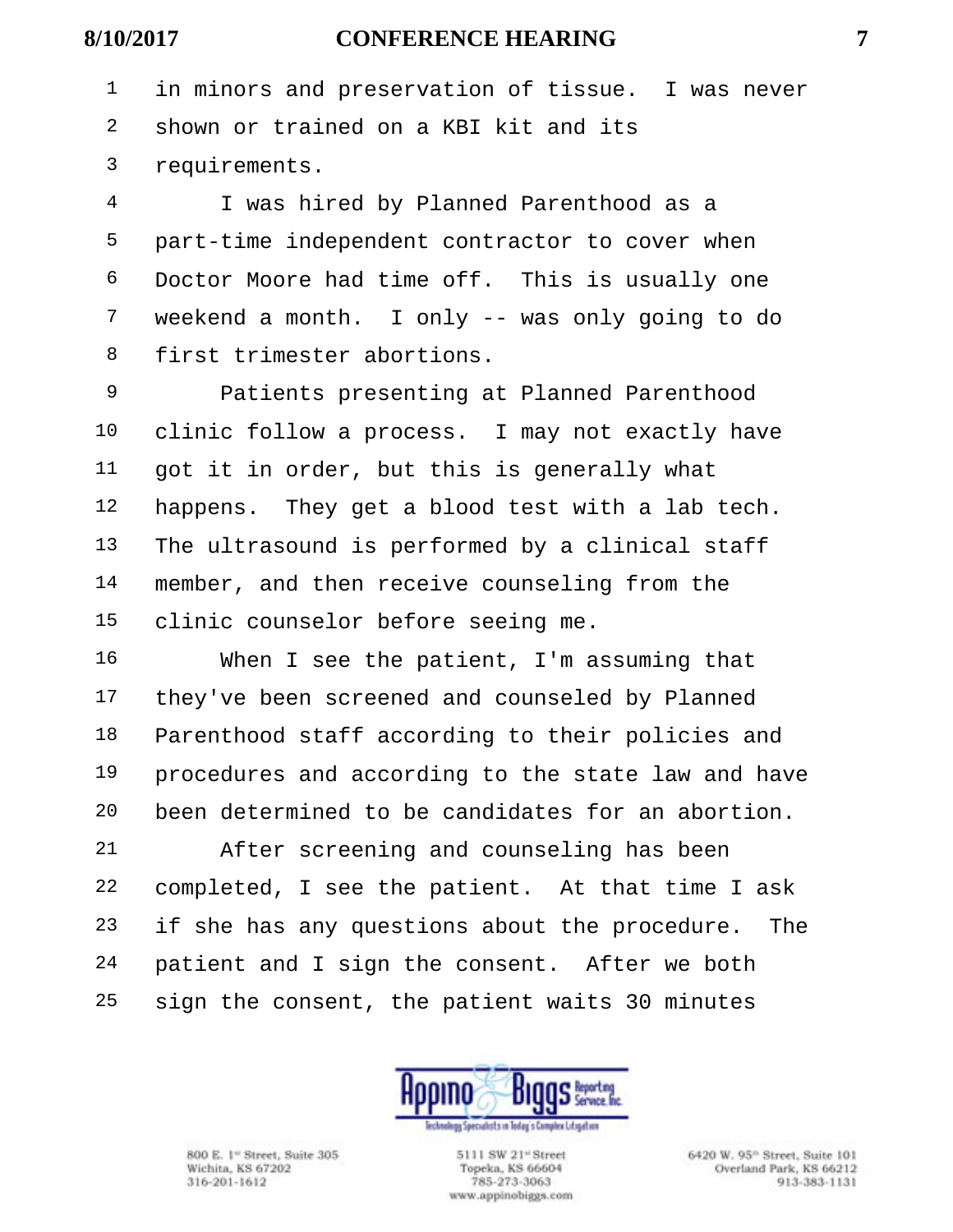before the procedure can begin. In reviewing the patient's records, I cannot find a consent form that she and I signed.

 Termination of pregnancy occurs in a surgical room. Once a patient enters the room, I first check the computer to make sure I have the correct patient by asking her name. I review the ultrasound and verify the gestational age. Once again, confirming that the patient understands the procedure and I ask her if there is any questions. Then I proceed with the termination.

 Once the procedure is completed and tissue removed and taken to another area of the clinic, evaluated, the patient is taken to a post-op area. I examine the tissue with the surgical tech. After I examine the tissue, I leave it to the surgical tech to handle it from there.

 In the room -- in the room the tissue was taken, there was no KBI evidence kit or anything to establish chain of custody for evidence or to instruct any preservation of tissue.

 When I worked in Illinois, there was only a special container -- there was not only a special container for evidence, but also a police officer standing outside ready to collect the tissue from



800 E. 1<sup>et</sup> Street, Suite 305 Wichita, KS 67202 316-201-1612

5111 SW 21<sup>e</sup> Street Topeka, KS 66604 785-273-3063 www.appinobiggs.com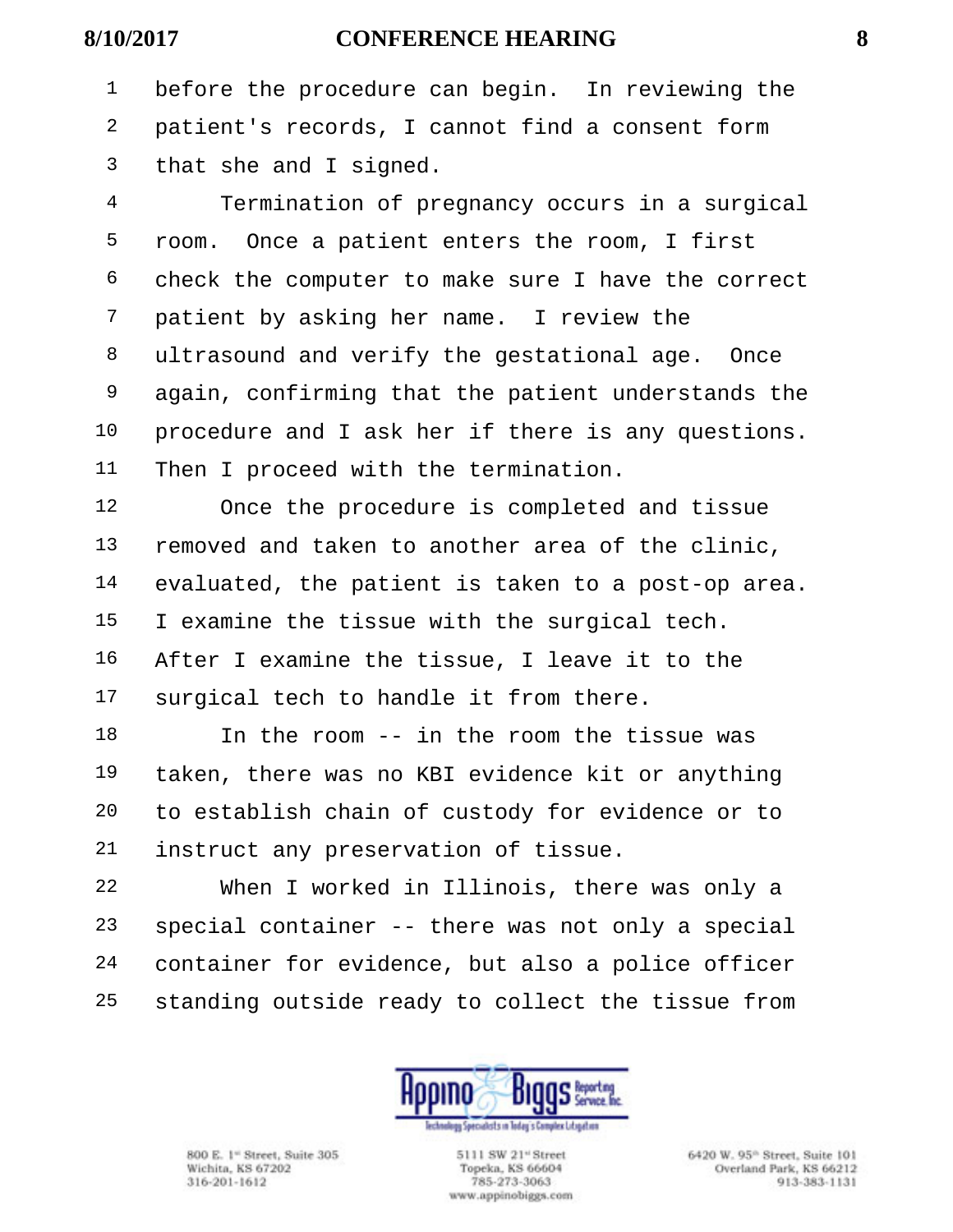the procedure, and the form for me to sign and verify my knowledge that she was a minor, and the police officer was there to take the tissue. 4 There was no police officer standing outside the room, no special form for me to acknowledge my understanding the patient was a minor.

 After the procedure is completed and the tissue is evaluated, I would turn to the medical record and document the procedure in the patient's electronic medical record.

 Yes, I failed to preserve the tissue, but only because I was not informed the patient was less than 14 years old. I was never educated on Planned Parenthood policies and procedures on termination of pregnancy on a patient less than 14 years old, including I was never shown a KBI kit or received any information about its requirements. This is because only Doctor Moore performed these procedures according to the information provided to me by him.

 The events of that day did not ensure the tissue was collected according to Planned Parenthood policies and procedures. There was no KBI kit tissue in the room or even -- or even alert me or the staff that the preservation was



800 E. 1<sup>et</sup> Street, Suite 305 Wichita, KS 67202 316-201-1612

5111 SW 21<sup>e</sup> Street Topeka, KS 66604 785-273-3063 www.appinobiggs.com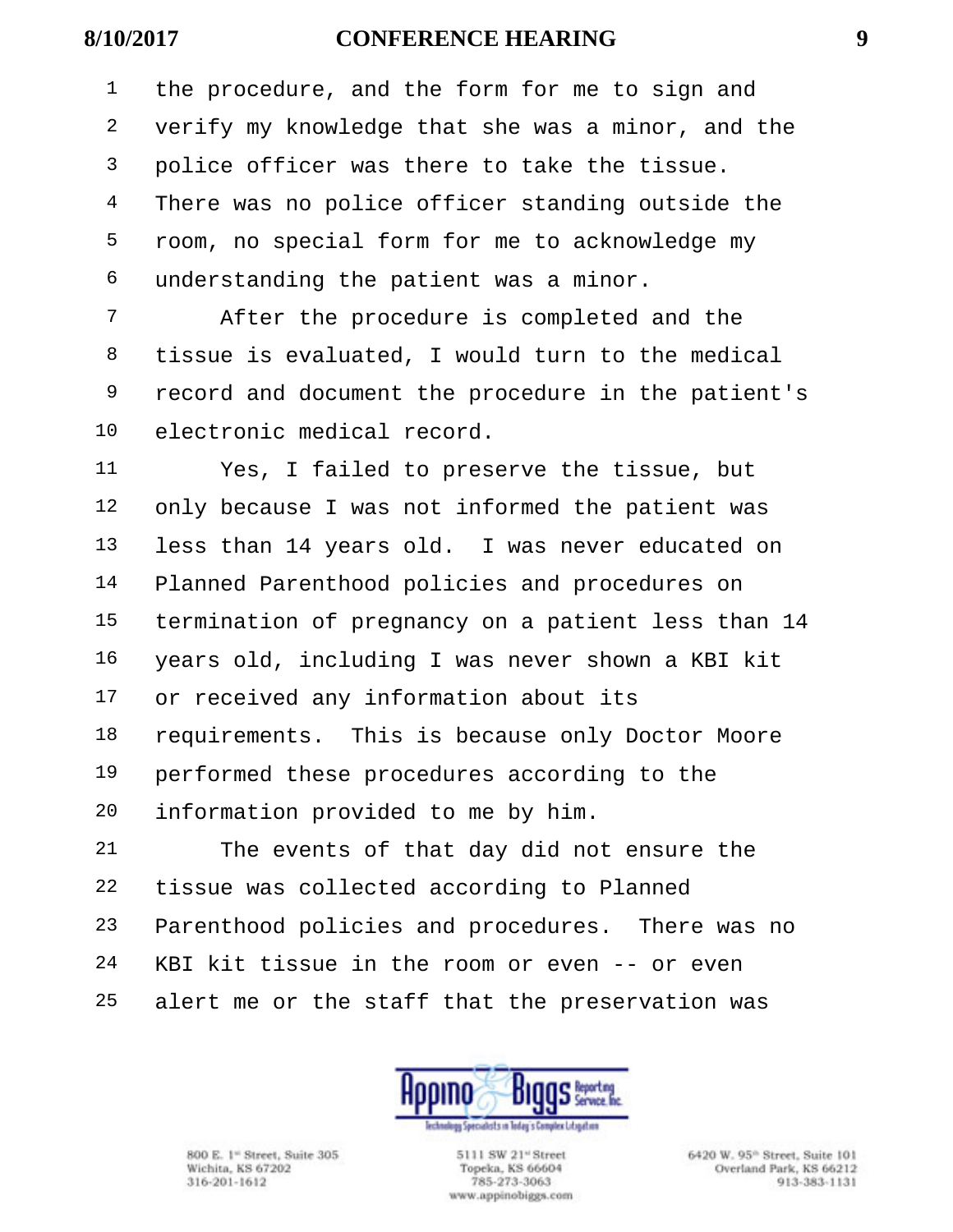necessary. No police officer was standing outside the room waiting.

 I was a part-time contractor. I depended on the staff of Planned Parenthood to receive the proper training and knowledge of their own policies and procedures in termination of pregnancies in minors and alert me to the fact that there was a minor left alone -- let alone a minor under 14.

 After the procedures were over and closer to the end of the day, Aaron -- can I say his name -- Samulcek, I think I said it right, chief operating officer of Planned Parenthood came to me and informed me that the clinic had a system failure. That is how he put it. This is how I found out about the patient. She was a minor under the age 17 of 14. I had just performed my first termination of a pregnancy on a minor in five years at that clinic and I was shocked.

 Right after Samulcek informed me, Christi Campbell, the Planned Parenthood nurse manager, came up to me crying and hugging and apologized for not telling me the patient was less than 14 years old. Christi performed the ultrasound prior to the termination. The ultrasound image I



800 E. 1<sup>et</sup> Street, Suite 305 Wichita, KS 67202 316-201-1612

5111 SW 21<sup>e</sup> Street Topeka, KS 66604 785-273-3063 www.appinobiggs.com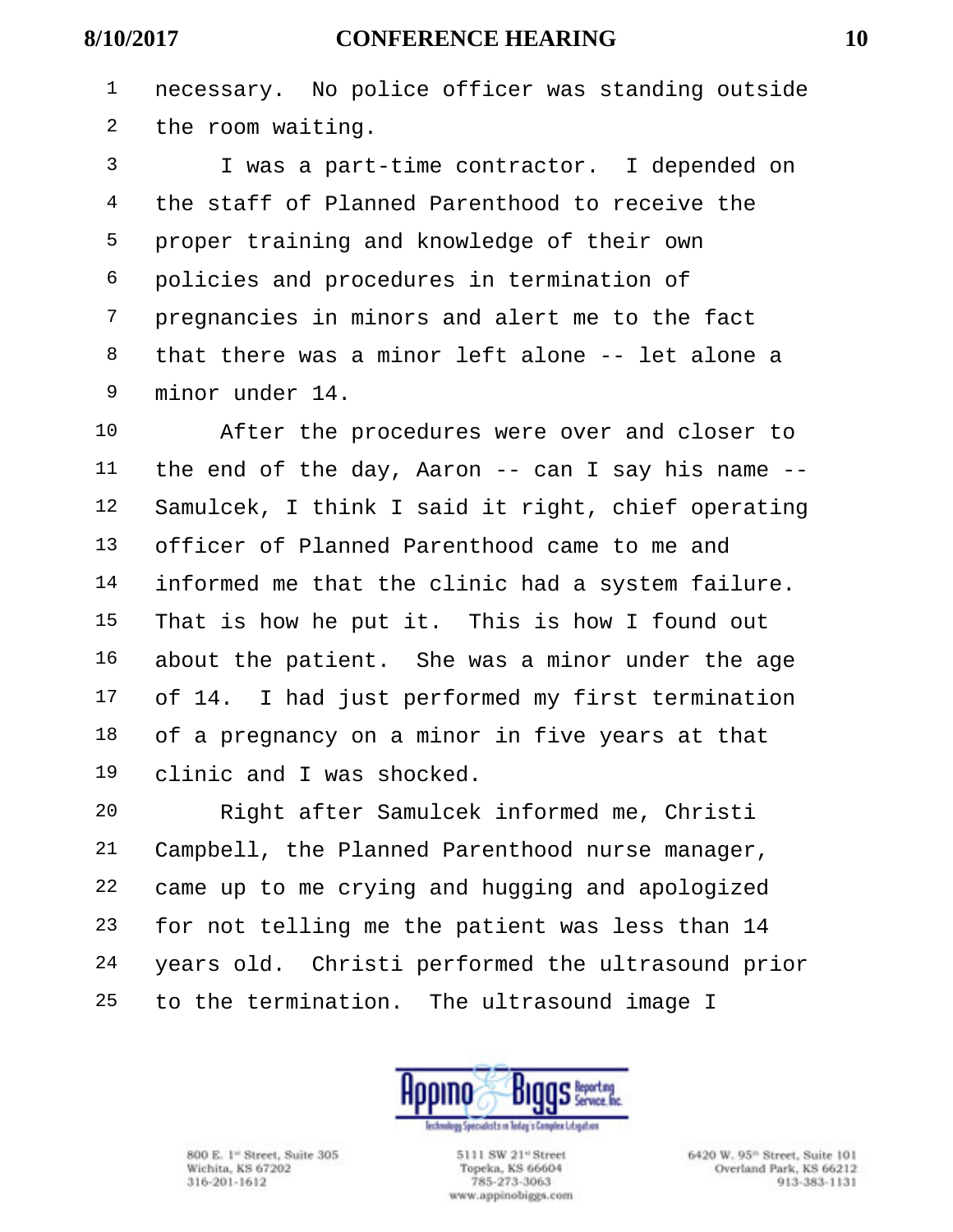reviewed contained the name of the patient but not the patient's age.

 Afterwards, I was informed that Stephanie Williams, the health center manager of the clinic was fired, as well as Evelyn, the surgical tech. I've had several texts and phone calls and an in-person -- and a personal conversation with the staff member named Marlo Lubron. Marlo was very sad and apologetic that this incident occurred. She told me that the entire nursing staff were unaware the patient was 14 -- or less than 14 years old.

13 I am no longer performing abortions in any state. I closed my office eight years ago. I recently gave up my Illinois license. My Kansas license is due to expire in October. I do not plan on renewing it. Thank you for giving me the opportunity to tell you my story. I have been saddened by this entire incident. It's been hanging over my head for three-plus years. I'm a caring and -- caring physician with a passion to take care of people.

 After closing my office, I became certified as a wound specialist and work in a wound center part-time in Missouri. I would like to continue



800 E. 1<sup>et</sup> Street, Suite 305 Wichita, KS 67202 316-201-1612

5111 SW 21<sup>e</sup> Street Topeka, KS 66604 785-273-3063 www.appinobiggs.com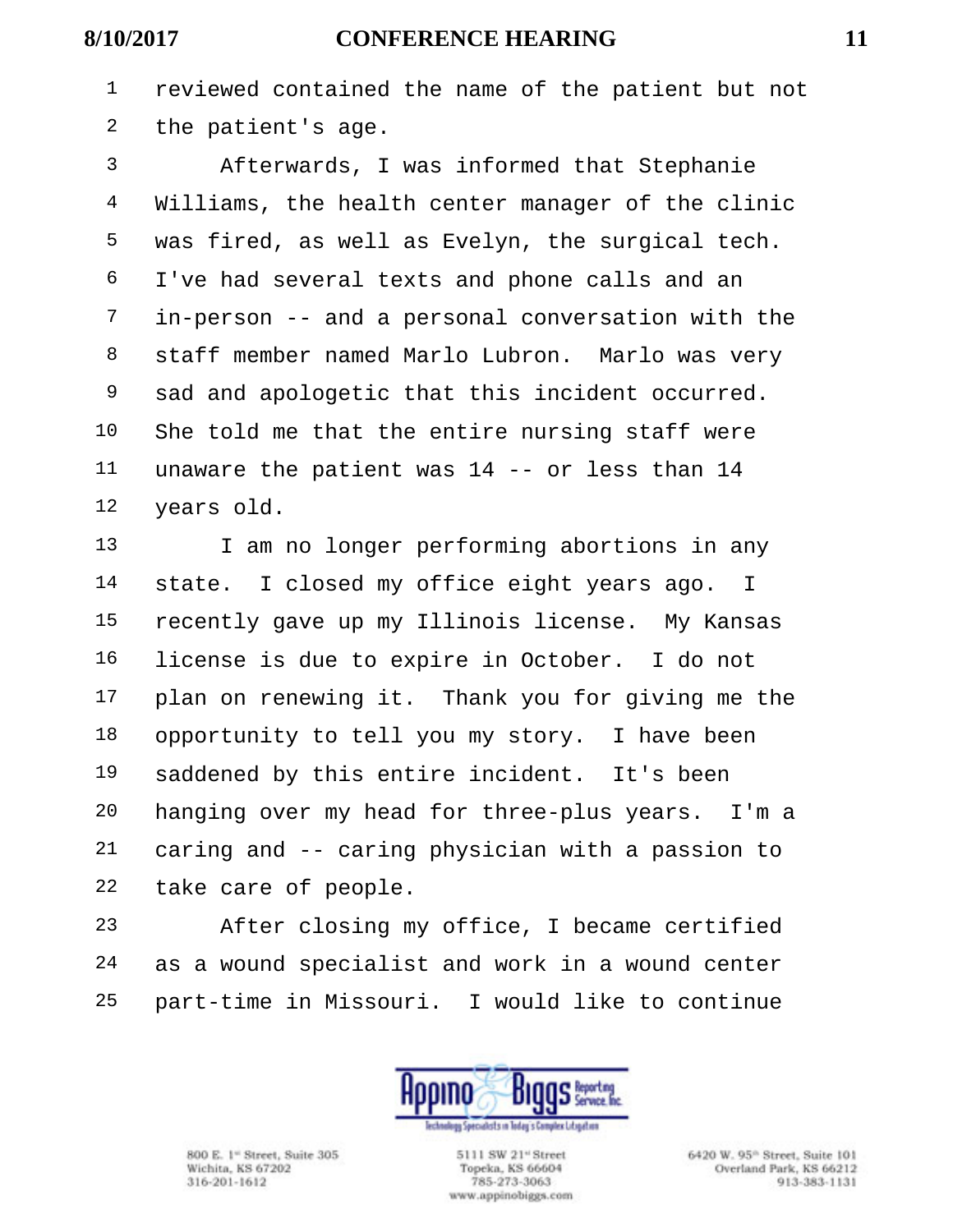to do that. I hope that as the Board will decide not to do anything to impact my Missouri license so I can continue this practice in its limited role.

 PRESIDENT MINNS: Mr. Theis. MR. THEIS: If the Board would have questions, I would entertain that, or I can make a brief statement.

 PRESIDENT MINNS: Why don't you go ahead and make your statement and then we'll open it up for questions.

 MR. THEIS: As you can see, first of all, we have no dispute with the fact that the statute places the obligation upon the physician to retain the tissues. I do suggest that the statement that it cannot be delegated is incorrect in part, and that is because the regulations that the Attorney General was required by statute to promulgate specifically provide that the surgeon or the physician or his designee can perform these functions, but the reality is this: Planned Parenthood is in the business of performing abortions on all ages. It is not unreasonable for a part-time physician who comes in and covers once a month and some holidays to expect that they are



800 E. 1<sup>et</sup> Street, Suite 305 Wichita, KS 67202 316-201-1612

5111 SW 21<sup>e</sup> Street Topeka, KS 66604 785-273-3063 www.appinobiggs.com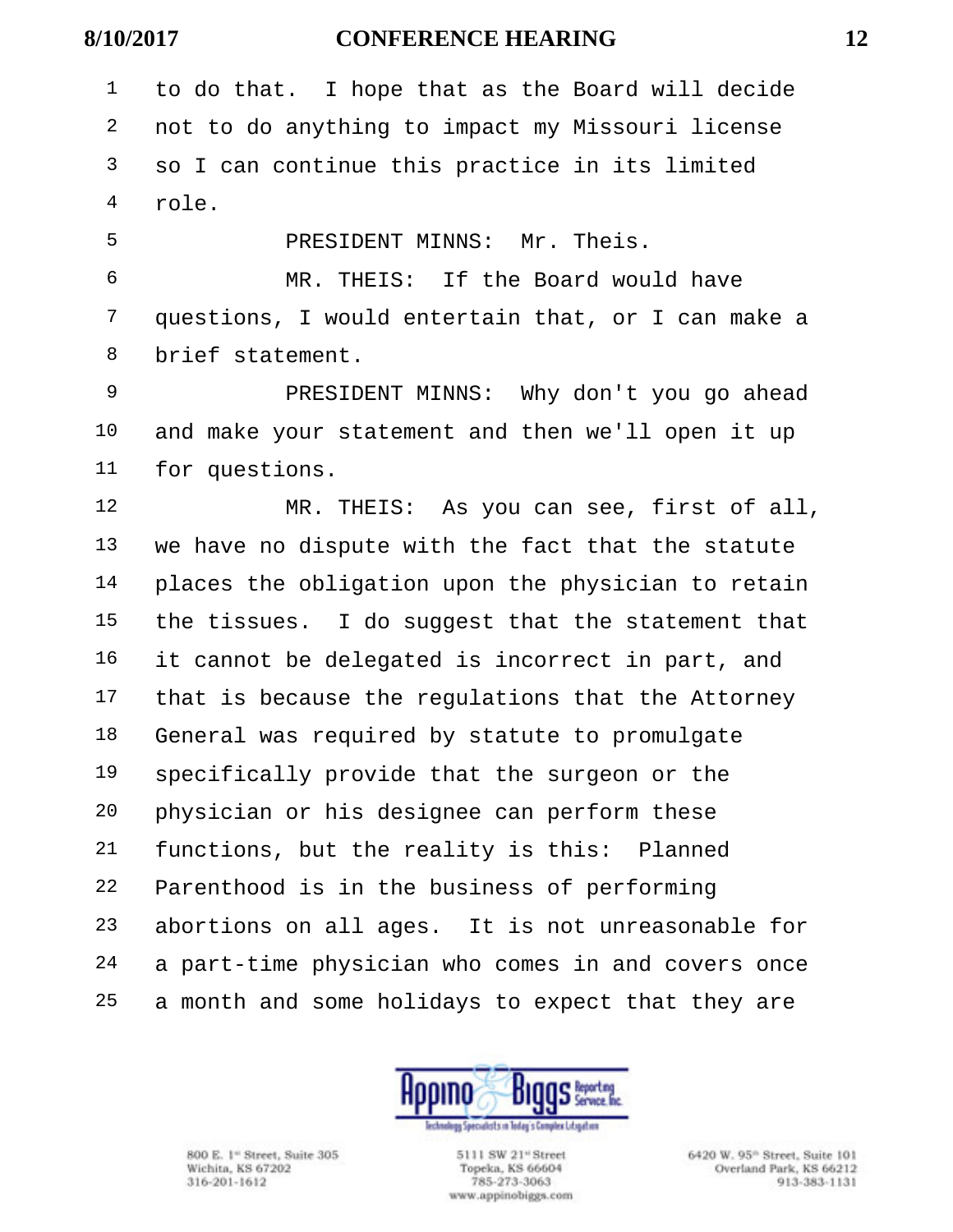going to have in place procedures that are, frankly, fail-safe for the purpose of preserving tissue, and they simply did not in this case.

 The -- the -- I think it's a very telling -- one of the telling facts, when I went through the records in this case, is that on the very first page of the record there is a consent form that's signed by the patient that authorizes Planned Parenthood to share her tissue and medical records with law enforcement. This procedure occurred on December 22nd. That form was signed on January 8th. Surely, in the process of preparing a minor for an abortion where their tissue is going to be sent to law enforcement, that whole informed consent discussion is going to occur with respect to the staff determining that -- in getting her consent to the procedure.

 As you well know, the physician is not part of those initial discussions. He's actually by law can't be a part of them so he doesn't influence them. It's the social worker's thing. But the burden -- again, the statute, you know, captain of the ship, you know, the buck stops here from the standpoint of it's the physician's ultimate responsibility to retain tissue, but so



800 E. 1<sup>et</sup> Street, Suite 305 Wichita, KS 67202 316-201-1612

5111 SW 21<sup>e</sup> Street Topeka, KS 66604 785-273-3063 www.appinobiggs.com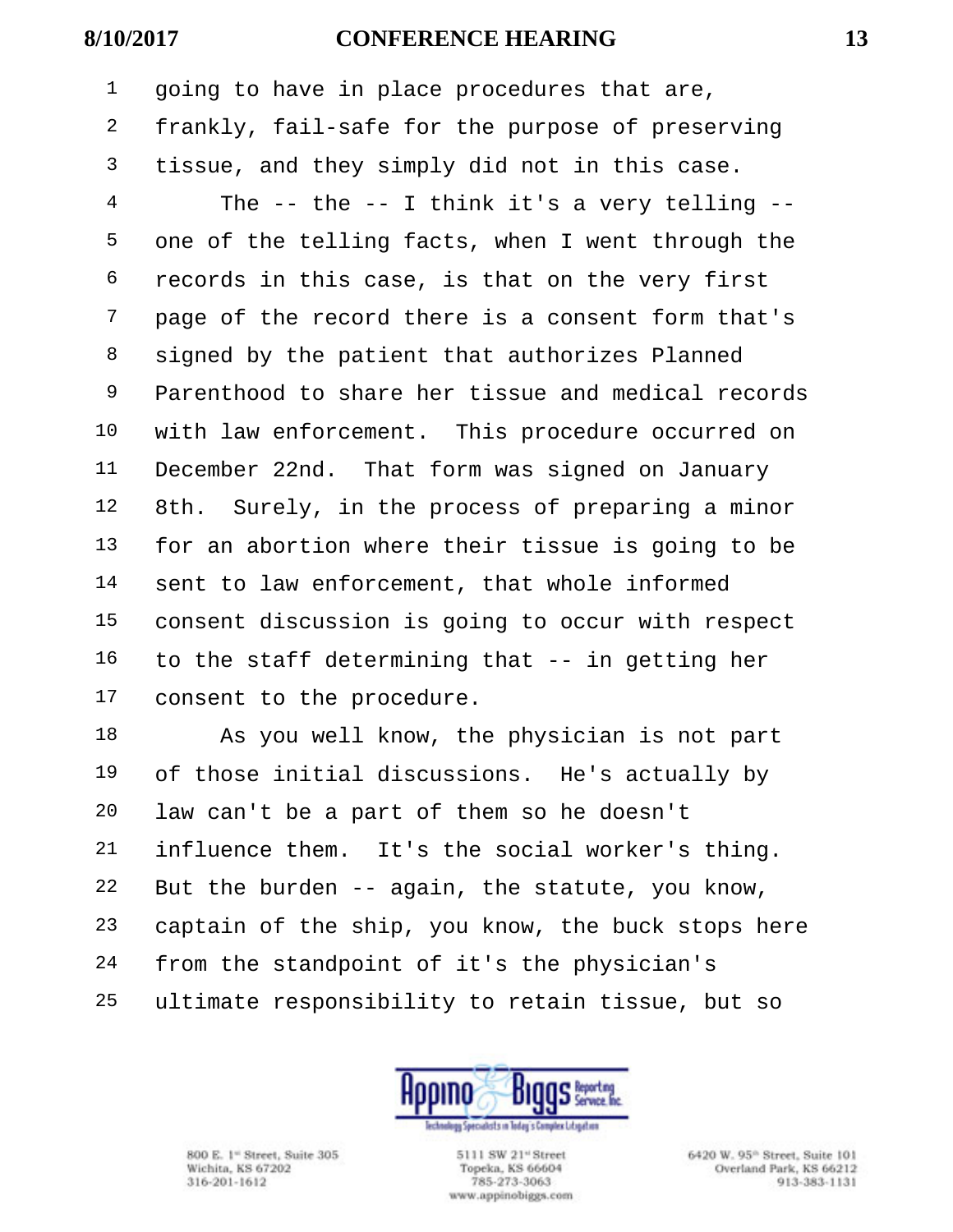does the Kansas Administrative Regulations with respect to ultrasound records. They require that 3 the radiologist preserve the ultrasound records. Well, who preserves it? The facility preserves it. And I suggest to you that it is reasonable for a physician to expect that.

 I think that the fact that Doctor Moore was the one, as Doctor Allen -- Doctor Palmer was -- would normally perform these procedures, is -- is supported by the fact, and I think in Mr. Simulcek's letter he identified certain failures, although I have not seen their procedures in the past, but certain failures in the procedures such as they had. One of -- two of them really had to do with prior notification that the -- to their scheduling staff and to the nursing staff that this was indeed going to be a minor less than 14. That did not happen. If it had happened, it wouldn't have been scheduled that day. It would have been scheduled on -- I suggest to you scheduled on a day when Doctor Moore was there. PRESIDENT MINNS: Mr. Theis, we are running short on time. MR. THEIS: I will just get to -- I don't

think it's unreasonable -- it wasn't unreasonable



800 E. 1<sup>et</sup> Street, Suite 305 Wichita, KS 67202 316-201-1612

5111 SW 21<sup>e</sup> Street Topeka, KS 66604 785-273-3063 www.appinobiggs.com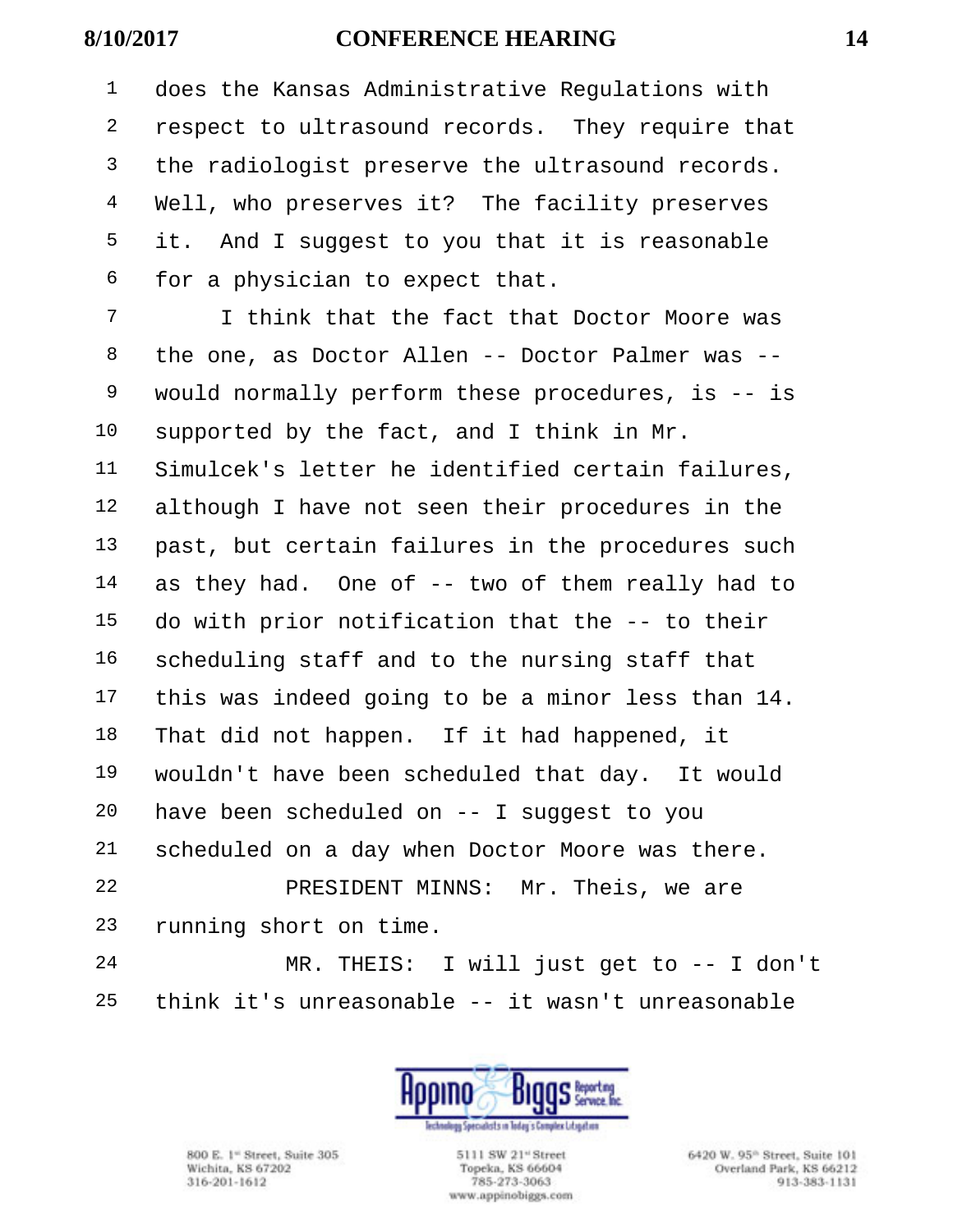for Doctor Palmer to expect that he would at least 2 be notified that a  $-$ - the fact that he didn't receive any training at all on the KBI kit, and if you look at the Attorney General regulations that kit has very specific procedures with respect to the collection and the preservation, the type of tissue, and the reason he didn't was because he wasn't ever intended to.

 So what Doctor Palmer -- essentially the, bottom line is this: He really does not intend to renew his license in Kansas after October. He's 78 years old. He wants to continue to practice part-time in Missouri in his wound care clinic. His concern is he doesn't want something to happen here that will impact upon his license in Missouri and take away from him what -- his limited 17 opportunity to practice medicine. And I suggest to you that the Board is well within their power to find that there was a reasonable justification in this circumstance for the tissue not to be preserved.

 PRESIDENT MINNS: Thank you. Miss Gering, do you have any statements before I let the Board ask questions?

MS. GERING: Yes, I do have a couple



800 E. 1<sup>et</sup> Street, Suite 305 Wichita, KS 67202 316-201-1612

5111 SW 21<sup>e</sup> Street Topeka, KS 66604 785-273-3063 www.appinobiggs.com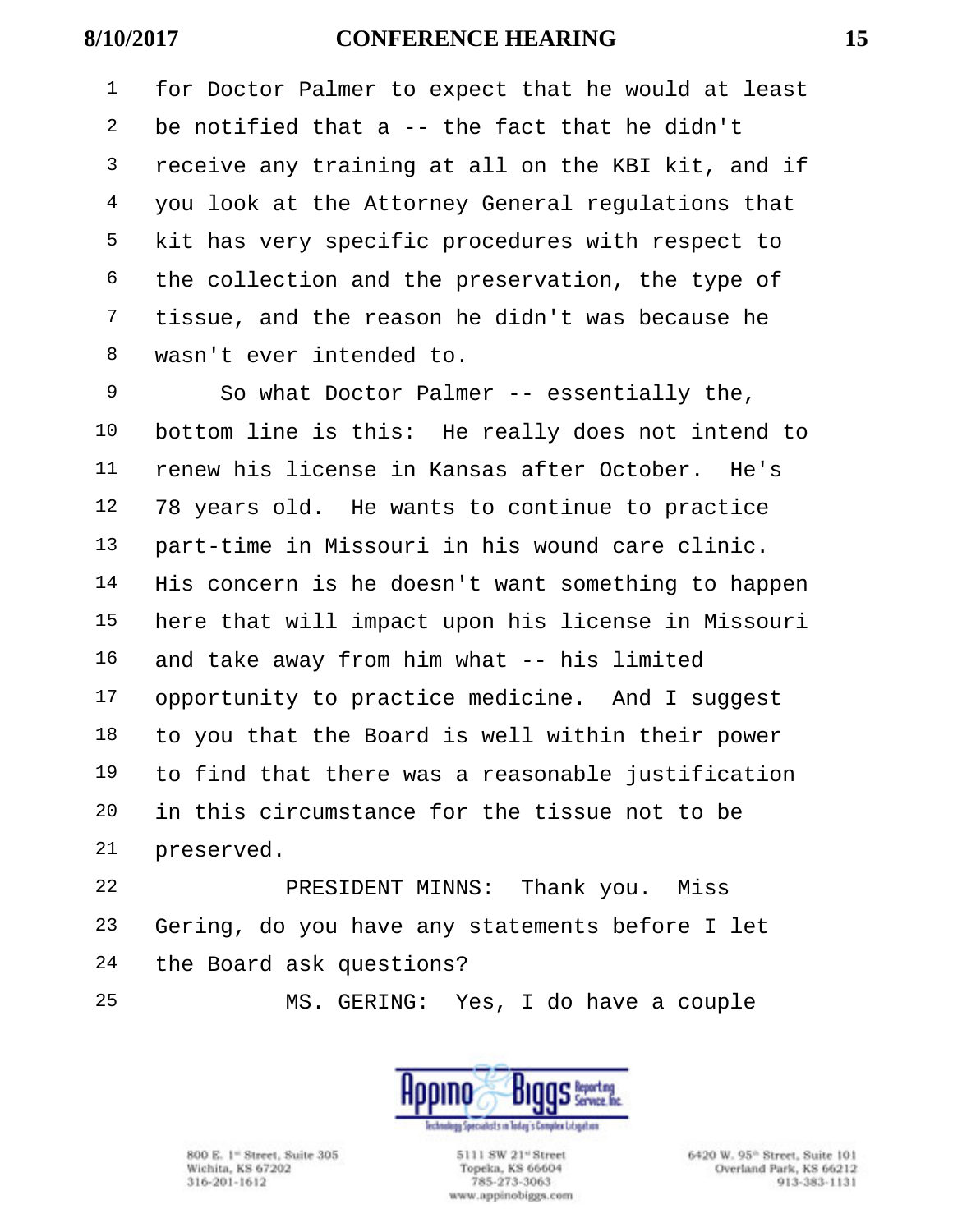things in response to the statements that were 2 just made.

 First off, Doctor Palmer admitted that he has practiced for 29 years. 29 years he's practiced in an area that he's devoted to obstetrics. He also practiced in an area that specifically entailed abortions, and with that came very specific rules and laws that are to be followed.

 He also mentioned that he saw a patient, or it is normally his habit, which is also in his response, to see the patient. He sat in a room with the patient, who also had the mother there because she was a 13-year-old girl. He saw a record, whether electronic or printout, it doesn't matter, date of birth can be ascertained in a record. And the Exhibit No. 5 provides additional information on where the date of birth could be located.

 In regards to these allegations, it is still on the performing provider, and specifically shall perform or shall ensure. It's not on Planned Parenthood and is not on Planned Parenthood's staff to ensure that the fetal tissue is collected and preserved. And so from the statute point of view, from the regulation point of view, it is



800 E. 1<sup>et</sup> Street, Suite 305 Wichita, KS 67202 316-201-1612

5111 SW 21<sup>e</sup> Street Topeka, KS 66604 785-273-3063 www.appinobiggs.com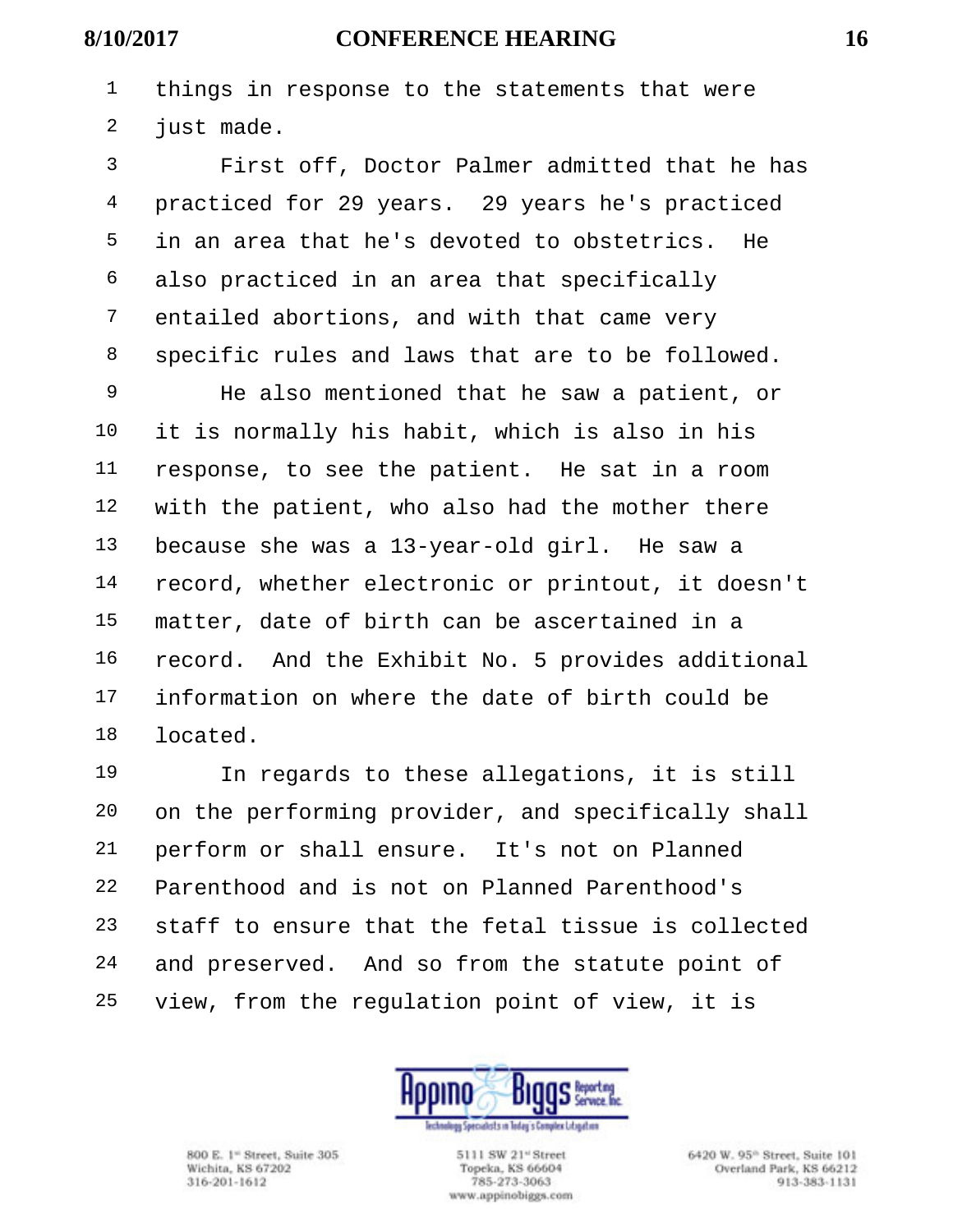very clear there was a violation and the Board should not consider collateral effects of what happened in determining what the proper disciplinary action in a case where statutes and regulations are not followed. And, again, I would just state that ignorance of the law, after practicing for 29 years, is not a defense. Thank you. PRESIDENT MINNS: Okay, thank you. Anybody on the Board have any questions? Yes, Doctor Gould. DOCTOR GOULD: Yes. On our E-book page 166, they submitted a copy of the screen print of the computer monitor. If you looked on the computer monitor and saw the patient's name, just to the right of that is the date of birth and in parentheses the age. Did you see that prior to the procedure or anything? DOCTOR PALMER: No. DOCTOR GOULD: Did you see the computer afterwards? DOCTOR PALMER: How do I explain this?

 It is very difficult. Unless you've worked on a multi-faceted computer, it shows procedures, it shows this, it shows that. All those things that



800 E. 1<sup>et</sup> Street, Suite 305 Wichita, KS 67202 316-201-1612

5111 SW 21<sup>et</sup> Street Topeka, KS 66604 785-273-3063 www.appinobiggs.com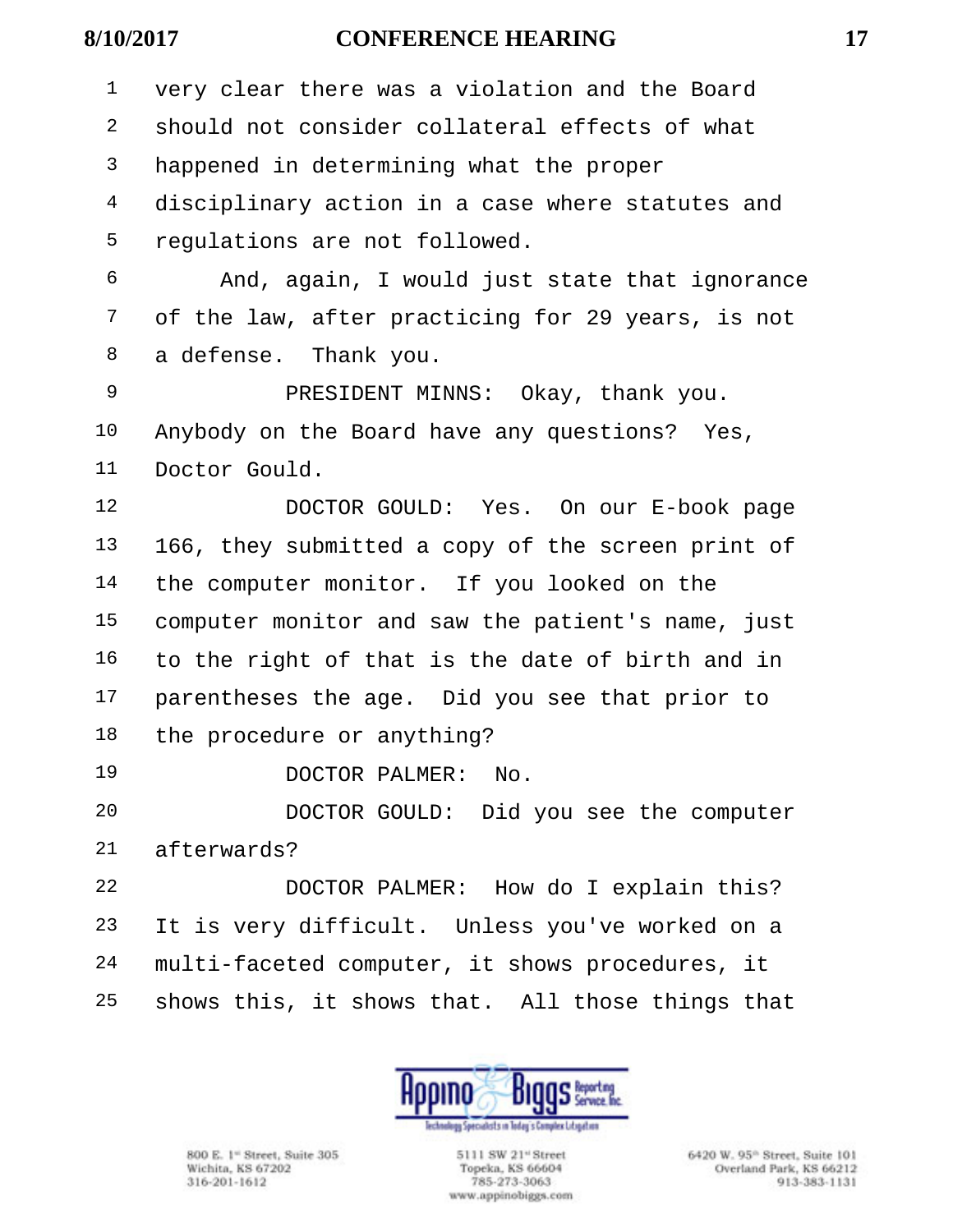they send you is things I usually don't even have to look at because they have been taken care of by <sup>3</sup> the staff. My job was to check the ultrasound, check how I did it, exactly -- tell them exactly what I did. I never go through the different sessions that are on that computer. I know they like to think that that's the way it does, it happens, but I work in a wound care center, it's basically the same thing. I don't check the nurse's notes. I do what I -- I document what I do. The nurses are responsibility for what they do. DOCTOR GOULD: You are not a technician,

you are the physician.

 DOCTOR PALMER: A technician, what's that mean?

 DOCTOR GOULD: You're just not an abortion technician, you're the physician that performed that procedure. You are supposed to know the global picture there. The patient's age has to be a part of that, doesn't it? DOCTOR PALMER: Can I say something? The young  $-$  MR. THEIS: No, no, no, just respond to his question.



800 E. 1<sup>et</sup> Street, Suite 305 Wichita, KS 67202 316-201-1612

5111 SW 21<sup>e</sup> Street Topeka, KS 66604 785-273-3063 www.appinobiggs.com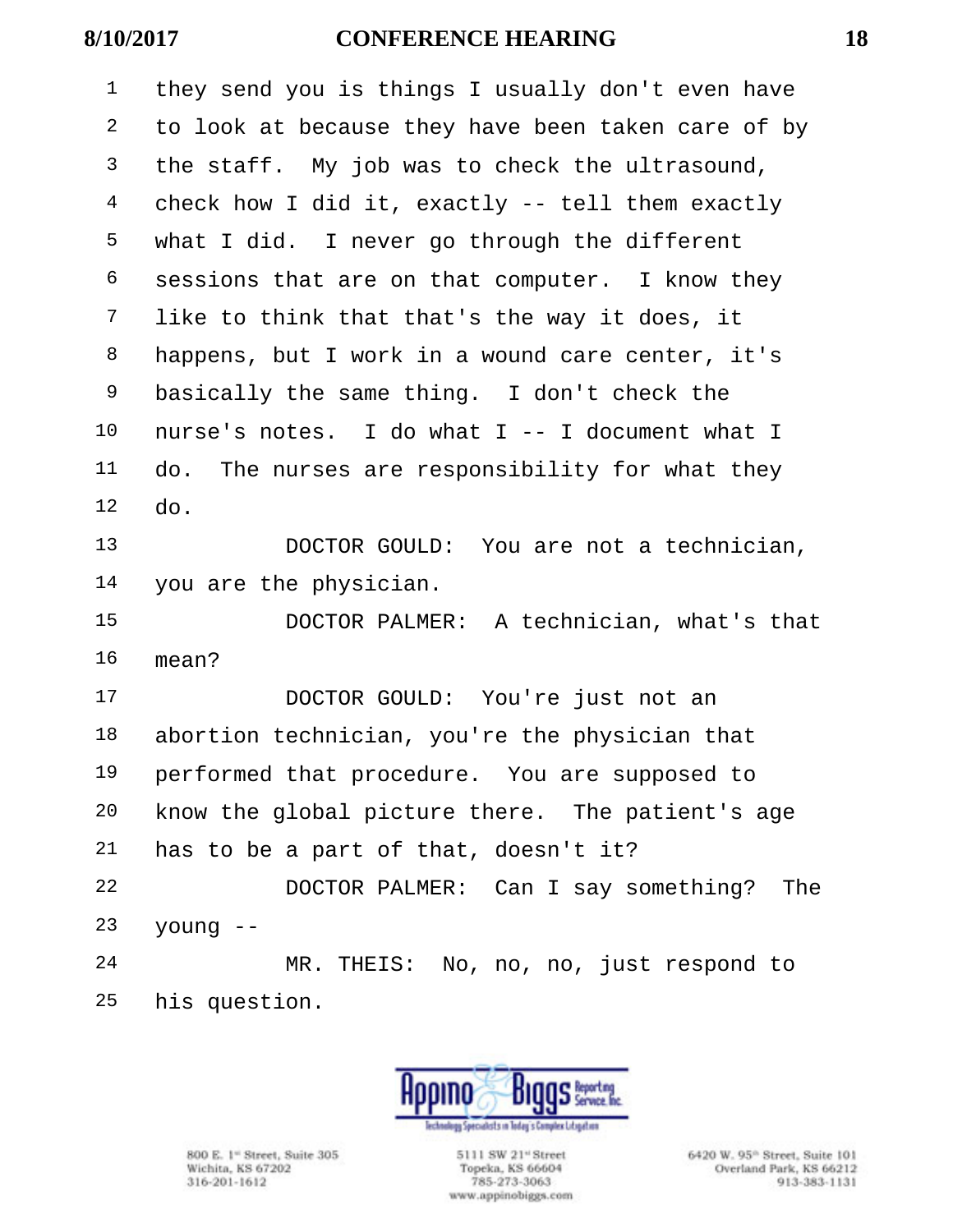| $\mathbf 1$ | DOCTOR PALMER: I don't know how to                 |
|-------------|----------------------------------------------------|
| 2           | answer that because I've never done that in any    |
| 3           | session that I've ever done in any place I've ever |
| 4           | worked. That may be something that needs to be     |
| 5           | explained, but I certainly was not told to do      |
| 6           | that, I was never shown to do that. I was shown    |
| 7           | to do exactly what I did.                          |
| 8           | PRESIDENT MINNS: Doctor Durrett.                   |
| 9           | DOCTOR DURRETT: Doctor Palmer, I'm                 |
| 10          | Doctor Durrett, just a couple of questions. So,    |
| 11          | you said, when you gave your statement, you did    |
| 12          | not see a signed operative consent when you        |
| 13          | reviewed the chart?                                |
| 14          | DOCTOR PALMER: Correct.                            |
| 15          | MR. THEIS: That was signed by him. Just            |
| 16          | for clarification, there are consents in that      |
| 17          | record. Amazingly, the consent that he signed      |
| 18          | with the patient, they did not produce.            |
| 19          | DOCTOR DURRETT: Okay. Was there a                  |
| 20          | signed consent on the procedure for the operation? |
| 21          | DOCTOR PALMER:<br>Yes.                             |
| 22          | DOCTOR DURRETT: And is it in the medical           |
| 23          | records somewhere?                                 |
| 24          | DOCTOR PALMER:<br>No.                              |
| 25          | DOCTOR DURRETT: So, you never saw the              |



800 E. 1<sup>\*</sup> Street, Suite 305<br>Wichita, KS 67202<br>316-201-1612

5111 SW 21<sup>-1</sup> Street Topeka, KS 66604 785-273-3063 www.appinobiggs.com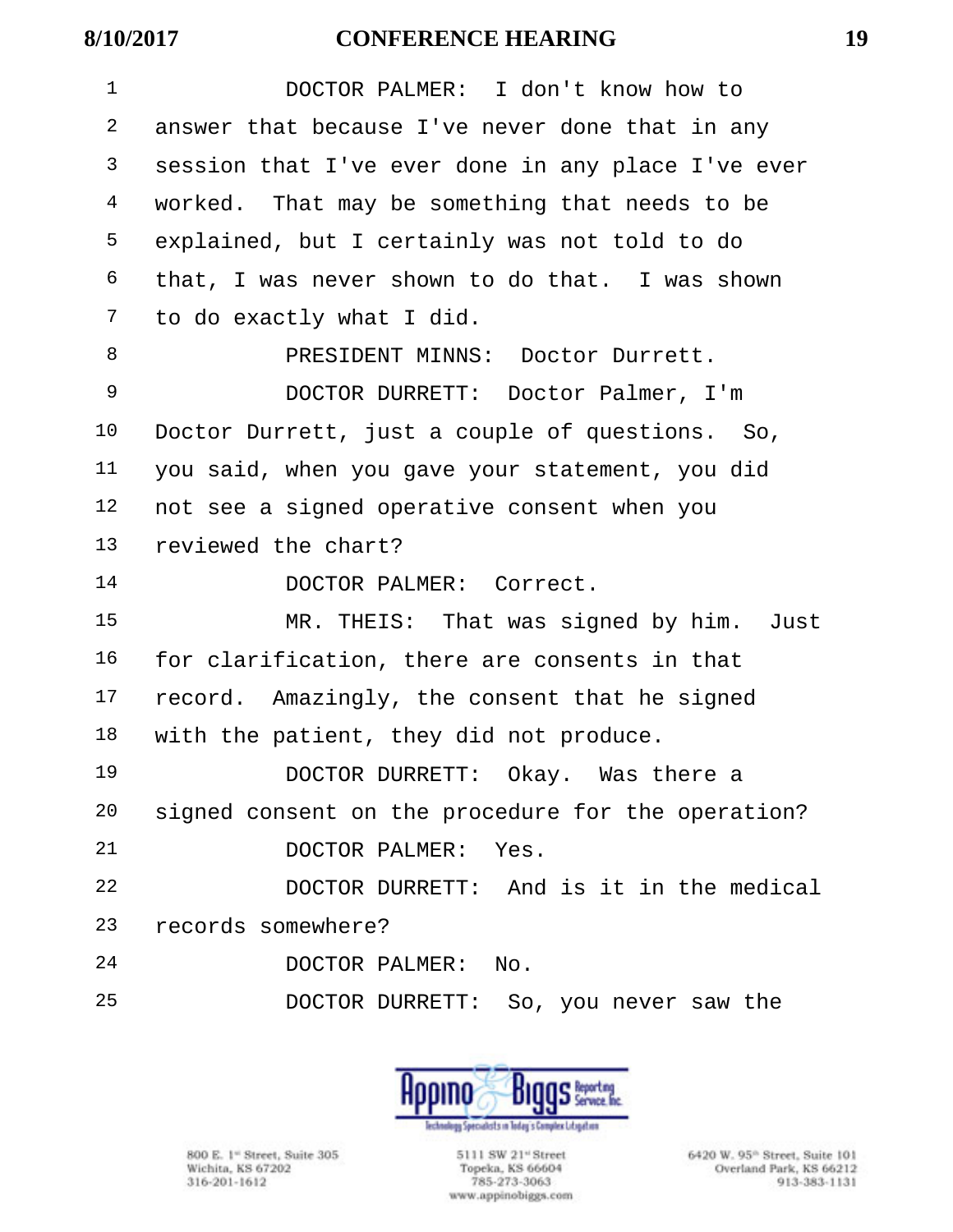| $\mathbf 1$ | operative consent that explains -- any patient     |
|-------------|----------------------------------------------------|
| 2           | that we operate on, you sign a consent and you     |
| 3           | look at that before you take a patient back to the |
| 4           | OR, you see the patient before they go back to the |
| 5           | OR and you review, per the American College of     |
| 6           | Surgeons, the risks and complications, and that is |
| 7           | on that operative consent. You never saw that      |
| 8           | form that was -- that was signed by you and the    |
| 9           | patient?                                           |
| 10          | DOCTOR PALMER: I'll explain to you how             |
| 11          | it proceeds.                                       |
| 12          | DOCTOR DURRETT: First, can you answer              |
| 13          | $my$ --                                            |
| 14          | DOCTOR PALMER: No, I did not see it.               |
| 15          | DOCTOR DURRETT: So you never saw an                |
| 16          | operative consent before you took the patient      |
| 17          | back? And, yes, explain that to me in just a       |
| 18          | second.                                            |
| 19          | And then the second question, do you review        |
| 20          | the medical records, the history and physical,     |
| 21          | before you take the patient back?                  |
| 22          | DOCTOR PALMER: No, I don't have access             |
| 23          | to that.                                           |
| 24          | DOCTOR DURRETT: How can you operate on             |
| 25          | somebody without looking at a history and physical |



800 E. 1<sup>\*</sup> Street, Suite 305<br>Wichita, KS 67202<br>316-201-1612

5111 SW 21<sup>-1</sup> Street Topeka, KS 66604 785-273-3063 www.appinobiggs.com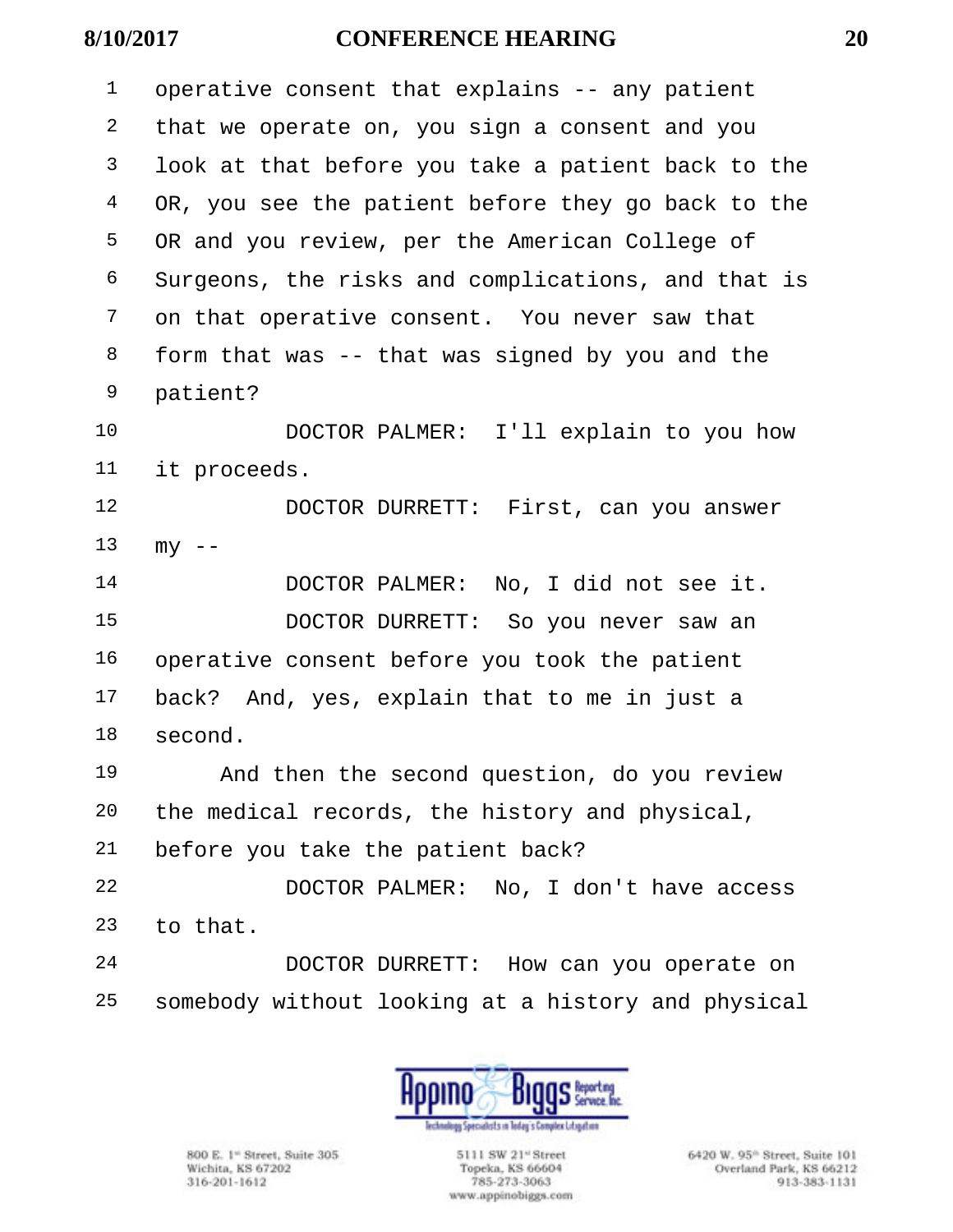| $\mathbf 1$ | exam? I mean, I understand what you're saying,    |
|-------------|---------------------------------------------------|
| 2           | you are not a technician, you are a doctor, we    |
| 3           | take care of the whole patient.                   |
| 4           | DOCTOR PALMER: I understand that.                 |
| 5           | DOCTOR DURRETT: So is this your common            |
| 6           | practice or was that a practice on that one       |
| 7           | patient?                                          |
| 8           | DOCTOR PALMER: It is a common practice            |
| 9           | at Planned Parenthood.                            |
| 10          | DOCTOR DURRETT: Okay.                             |
| 11          | DOCTOR PALMER: It is not -- I did lots            |
| 12          | of surgeries. I know what you're saying, okay?    |
| 13          | We are not arguing, okay? That is not how it      |
| 14          | works at Planned Parenthood.                      |
| 15          | DOCTOR DURRETT: Is it your                        |
| 16          | responsibility to review the patient records      |
| 17          | before you do a procedure?                        |
| 18          | DOCTOR PALMER: On a normal abdominal              |
| 19          | surgery, yes.                                     |
| 20          | DOCTOR DURRETT: On any surgery.                   |
| 21          | DOCTOR PALMER: Not on an abortion.                |
| 22          | DOCTOR DURRETT: I'm a surgeon.                    |
| 23          | DOCTOR PALMER: So am I.                           |
| 24          | DOCTOR DURRETT: Yes, you are. I'm                 |
| 25          | telling you what the American College of Surgeons |



800 E. 1<sup>\*</sup> Street, Suite 305<br>Wichita, KS 67202<br>316-201-1612

5111 SW 21<sup>-1</sup> Street Topeka, KS 66604 785-273-3063 www.appinobiggs.com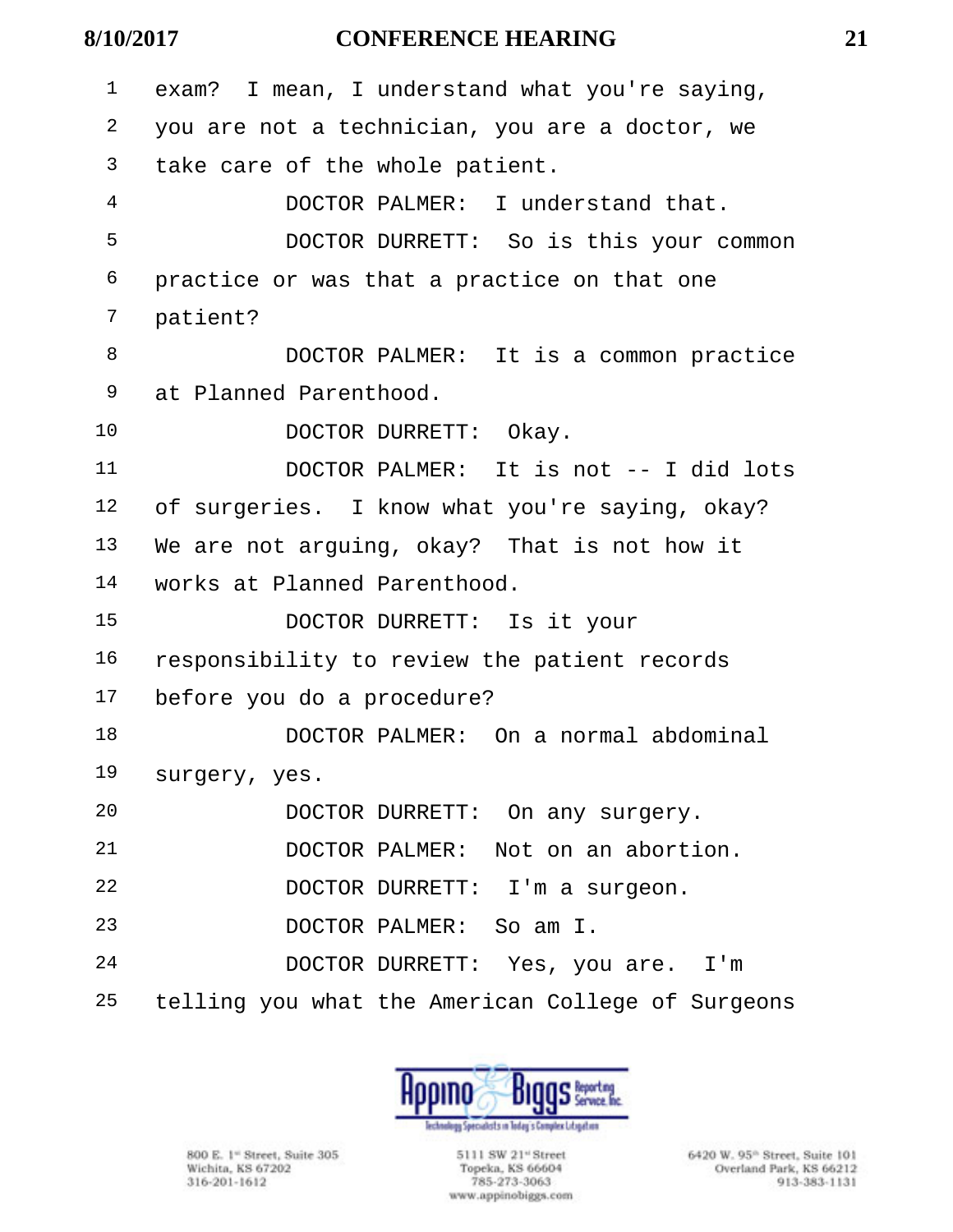| $\mathbf 1$ | said. We are held to those standards.           |
|-------------|-------------------------------------------------|
| 2           | DOCTOR PALMER: I understand that.               |
| 3           | DOCTOR DURRETT: And you did not do that.        |
| 4           | That was my point.                              |
| 5           | Now your explanation as to why there was no     |
| 6           | signed operative consent before you did an      |
| 7           | operative procedure.                            |
| 8           | DOCTOR PALMER: Well, first of all, I met        |
| 9           | with the young woman by herself and I talked to |
| 10          | her.                                            |
| 11          | DOCTOR DURRETT: Okay, I thought the             |
| 12          | mother was present, Miss Gering. Sorry.         |
| 13          | DOCTOR PALMER: I'm telling you my side.         |
| 14          | DOCTOR DURRETT: Okay, that's fine.              |
| 15          | DOCTOR PALMER: There was no one else            |
| 16          | there.                                          |
| 17          | DOCTOR DURRETT: Okay.                           |
| 18          | DOCTOR PALMER: I remember this                  |
| 19          | distinctly. I could not even guess her age. I'm |
| 20          | sorry, you can't do that with women any more. I |
| 21          | explained to her the procedure. We both signed  |
| 22          | it. I signed -- it's two or three pages of      |
| 23          | information, I guess. I signed my -- I flip it  |
| 24          | over, we sign it, she signs it. It goes back to |
| 25          | the counselor. That's the last time I see it.   |



800 E. 1<sup>\*</sup> Street, Suite 305<br>Wichita, KS 67202<br>316-201-1612

5111 SW 21<sup>-1</sup> Street Topeka, KS 66604<br>785-273-3063 www.appinobiggs.com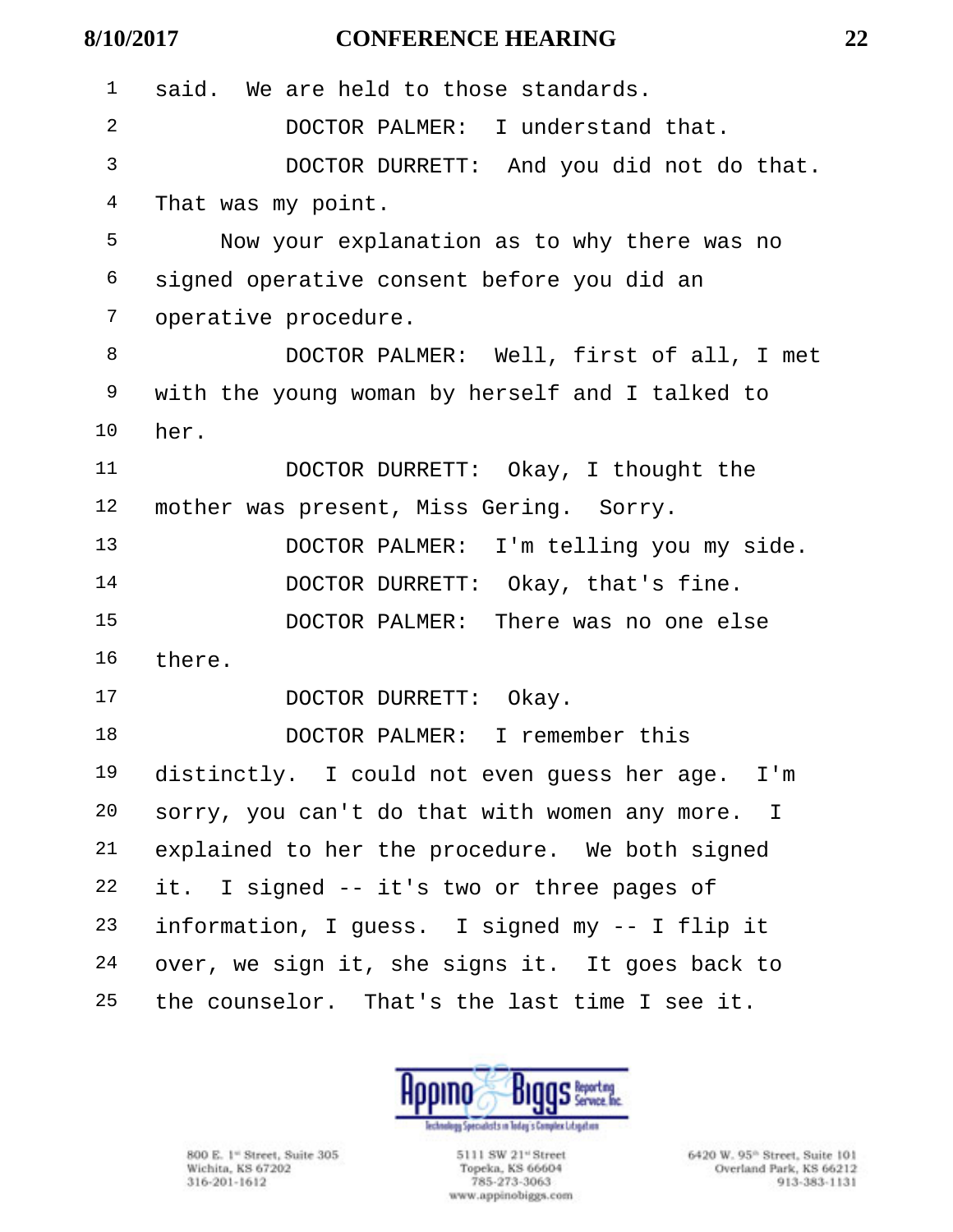| $\mathbf{1}$ | MR. THEIS: That's not $-$ - his signed             |
|--------------|----------------------------------------------------|
| 2            | consent he signed is not in the record.            |
| 3            | DOCTOR DURRETT: Okay. And you say that             |
| 4            | you signed it and the 13-year-old patient signed   |
| 5            | it?                                                |
| 6            | DOCTOR PALMER: Correct.                            |
| 7            | DOCTOR DURRETT: Okay. I gotcha.                    |
| 8            | PRESIDENT MINNS: Doctor Templeton.                 |
| 9            | DOCTOR TEMPLETON: I just have two                  |
| $10 \,$      | questions. One, what would you have done if you    |
| 11           | did know that she was under 14 years of age prior  |
| 12           | to the procedure?                                  |
| 13           | DOCTOR PALMER: Same thing I do in                  |
| 14           | Illinois, I mean, I know what to do. I knew the    |
| 15           | law. Okay? That wasn't the issue. I would have     |
| 16           | done something -- asked somebody, where -- how do  |
| 17           | we preserve this tissue because that's the law.    |
| 18           | It's in Illinois, it's in Kansas. I have known it  |
| 19           | for years. No one, no one, from my information     |
| 20           | that I was given by an employee there, knew that   |
| 21           | this woman was under 14 years of age, and I can't  |
| 22           | explain it to you. I'm as shocked and awed by      |
| 23           | this failure as anybody here, but they want to     |
| 24           | hang it on me, and maybe that's the way it is, I   |
| 25           | don't know, but I did everything I could with what |



800 E. 1<sup>\*</sup> Street, Suite 305<br>Wichita, KS 67202<br>316-201-1612

5111 SW 21" Street<br>Topeka, KS 66604 785-273-3063 www.appinobiggs.com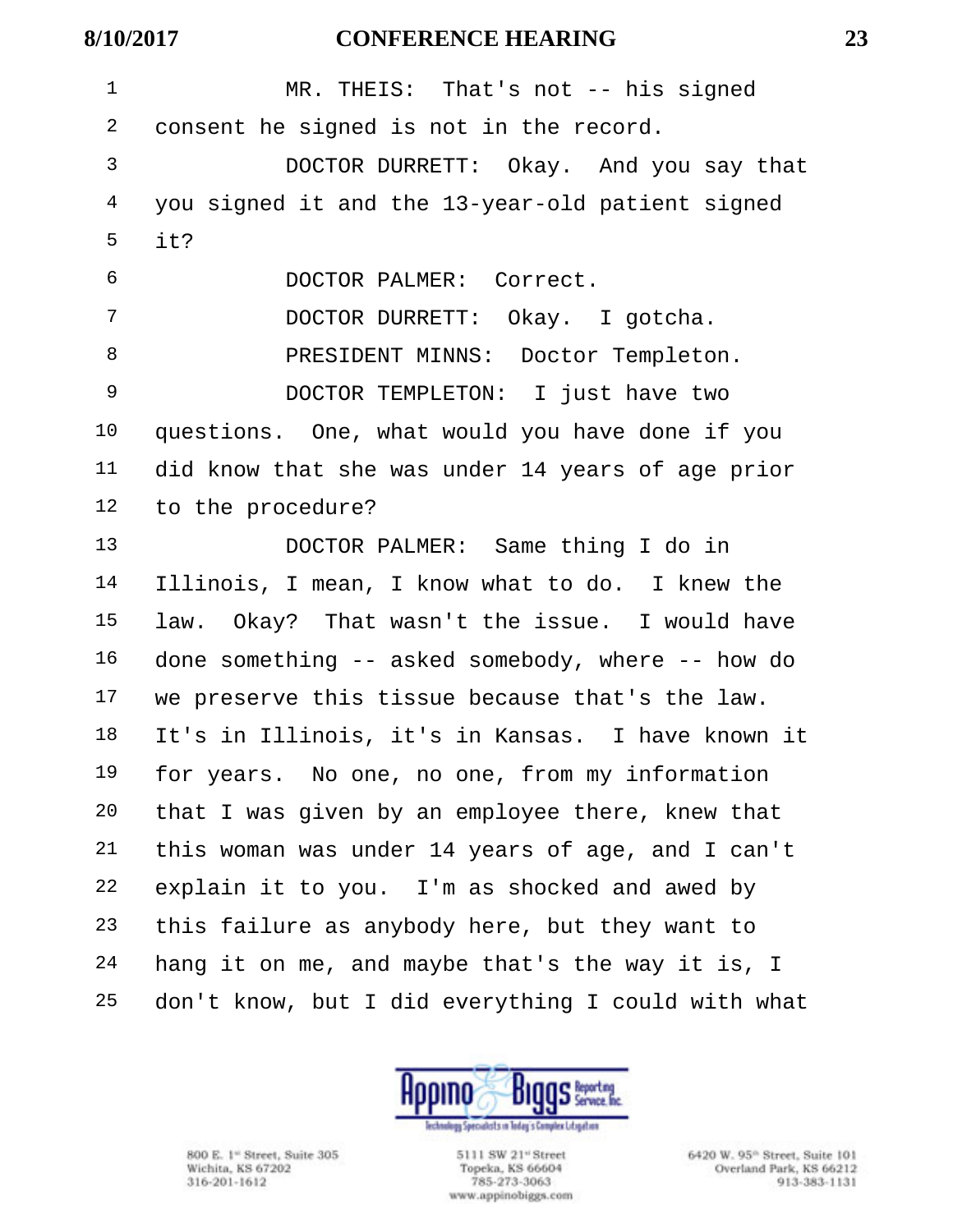I had, even though I didn't -- I've never gone back in the different histories and things because <sup>3</sup> if someone has a problem, the counselor or the nurse would come to me and say, oh, this woman's got diabetes, this woman's got this, she's got hypertension, something. These are normal, healthy women. You don't go back and look at -- I don't do breast exams on young women any more. I used to years ago, but we don't do that any more. I'm telling you that I did not know, and I would not have proceeded if I had known, because Doctor Moore said he was the only one that they allowed to do people under 14, or 14 or under, I'm not sure how it reads. But in five years I've -- I never did one. I have never performed an abortion on a woman that young.

 DOCTOR TEMPLETON: My second question is did you ever let anyone know in Planned Parenthood or anyone with whom you worked that you were uncomfortable as a physician going in and doing a procedure when you really didn't know anything about the patient other than that she was pregnant and the gestational age, that you didn't know anything else about the history, since you presumably didn't see that in the rest of --



800 E. 1<sup>et</sup> Street, Suite 305 Wichita, KS 67202 316-201-1612

5111 SW 21<sup>e</sup> Street Topeka, KS 66604 785-273-3063 www.appinobiggs.com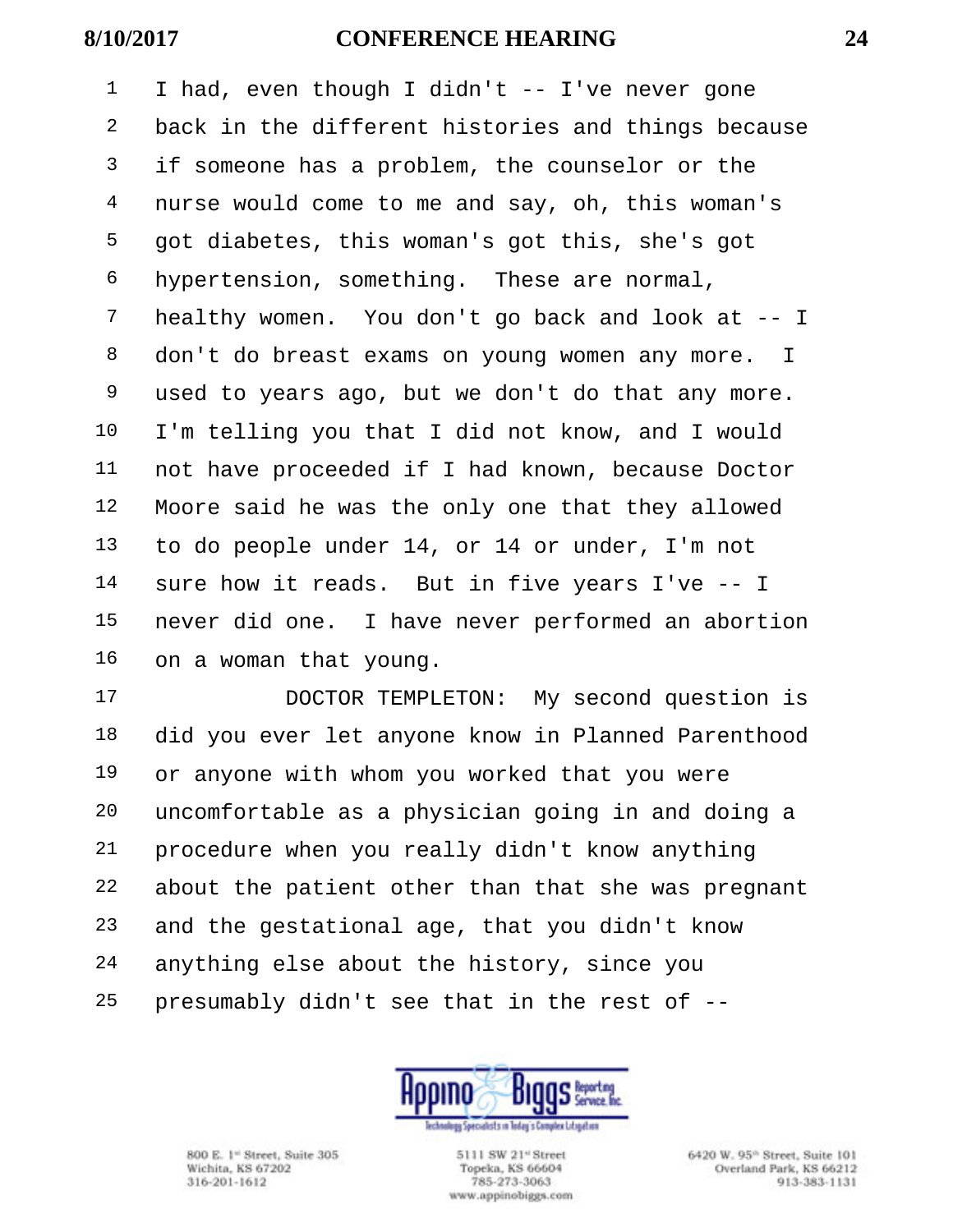**8/10/2017 CONFERENCE HEARING 25** DOCTOR PALMER: Only if they brought it to my attention. DOCTOR TEMPLETON: But you never -- did you ever tell them you were uncomfortable operating on somebody when you really didn't know very much about them? DOCTOR PALMER: Well, all I needed to know was they were a young woman -- MR. THEIS: Did you ever tell them? DOCTOR PALMER: No. No. It never -- first of all, it never -- in five years it never came up. PRESIDENT MINNS: Any other questions? MS. GERING: Doctor Minns, I do have a response to Doctor Durrett's question earlier from where I mentioned the mother being in the room. I was referring to page 2 of Exhibit 4, specifically

 E-book 132, where it was not clear in the second paragraph when he -- or the third paragraph, excuse me. Let me find it specifically. "The patient was confident and clear about her decision

 to have an abortion and her mother supported her decision." So, it was unclear from that statement that there were two separate conversations that went on.



800 E. 1<sup>et</sup> Street, Suite 305 Wichita, KS 67202 316-201-1612

5111 SW 21<sup>e</sup> Street Topeka, KS 66604 785-273-3063 www.appinobiggs.com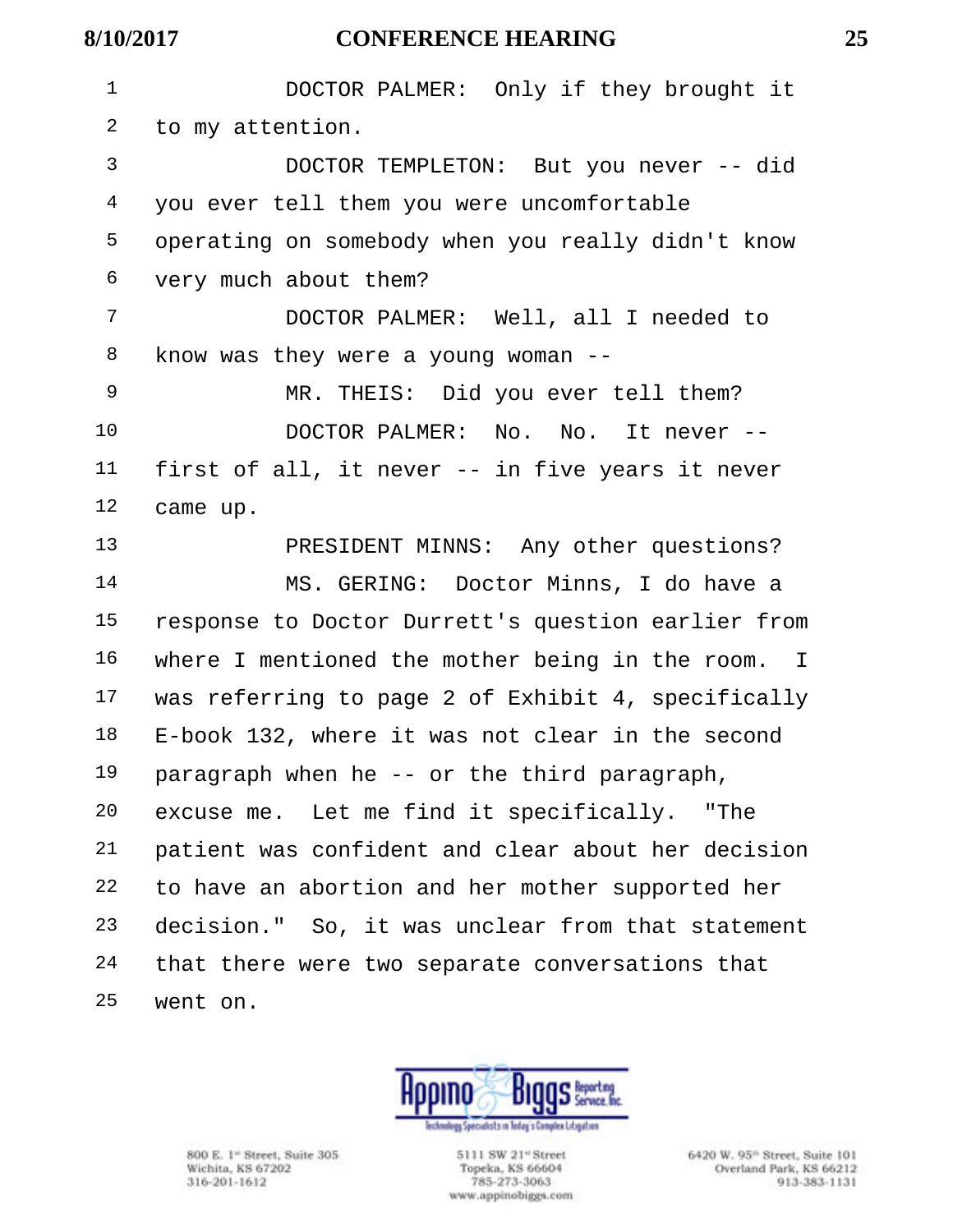| $\mathbf{1}$ | Also, I would just say that in that second         |
|--------------|----------------------------------------------------|
| 2            | paragraph above on that same page, it's stated     |
| 3            | that Doctor Palmer made it his practice never to   |
| 4            | perform abortions on minors less than 14, and,     |
| 5            | thus, found it unnecessary to familiarize himself  |
| 6            | in the details of the laws of the state of Kansas  |
| 7            | requiring the preservation of fetal tissue         |
| 8            | extracted during an abortion procedure on a minor  |
| 9            | who was less than 14 years of age.                 |
| 10           | PRESIDENT MINNS: Doctor Macias, do you             |
| 11           | have a question?                                   |
| 12           | MR. MACIAS: Just a couple. I think you             |
| 13           | cleared it up. At one time I believe in your       |
| 14           | testimony or your statement you indicated that it  |
| 15           | was the first procedure that you performed in five |
| 16           | years.                                             |
| 17           | No, the first $-$<br>DOCTOR PALMER:                |
| 18           | MR. MACIAS: Of a minor under 14.<br>I              |
| 19           | think I                                            |
| 20           | DOCTOR PALMER: In Kansas.                          |
| 21           | MR. MACIAS: Oh, in Kansas. You done so             |
| 22           | before --                                          |
| 23           | DOCTOR PALMER: In Illinois.                        |
| 24           | MR. MACIAS: Of younger than 14?                    |
| 25           | DOCTOR PALMER: I don't think so. I                 |
|              |                                                    |



800 E. 1<sup>\*</sup> Street, Suite 305<br>Wichita, KS 67202<br>316-201-1612

5111 SW 21<sup>-1</sup> Street Topeka, KS 66604 785-273-3063 www.appinobiggs.com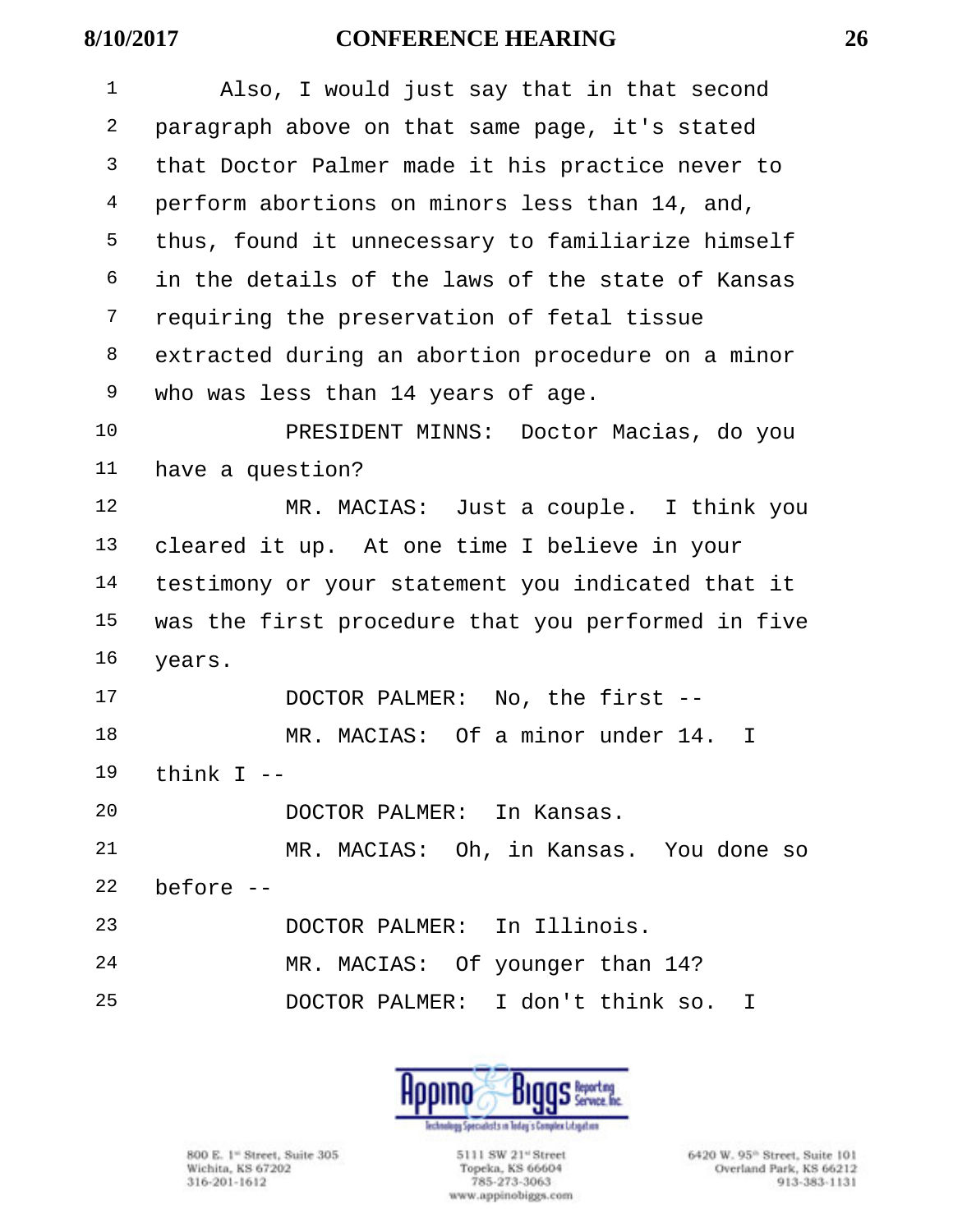| $\mathbf 1$    | really don't remember. I mean, it's been a long    |
|----------------|----------------------------------------------------|
| 2              | time. There weren't that many. I mean, you're      |
| $\mathsf{3}$   | talking maybe a dozen in 20 years.                 |
| $\overline{4}$ | MR. MACIAS: A dozen?                               |
| 5              | DOCTOR PALMER: Patients that were                  |
| 6              | reported to the police in Illinois that the        |
| 7              | detective or the policeman was standing outside    |
| 8              | the door. We put the tissue in saline, we had a    |
| 9              | special bag and a container. We gave it to the     |
| 10             | doctor -- doctor, the policeman so that he could   |
| 11             | transport it and analyze and see who had sex with  |
| 12             | this woman.                                        |
| 13             | MR. MACIAS: And then just to clarify, in           |
| 14             | five years you were there every -- was it every    |
| 15             | week -- one weekend a month?                       |
| 16             | DOCTOR PALMER: One weekend a month and             |
| 17             | sometimes on Christmases more than that, but it    |
| 18             | was like only on holidays.                         |
| 19             | MR. MACIAS: But you performed more                 |
| 20             | abortions than one during that five-year period or |
| 21             | was that the only one?                             |
| 22             | MR. THEIS: You performed more abortions            |
| 23             | than just the one?                                 |
| 24             | DOCTOR PALMER: Yes, of course. I'm                 |
| 25             | sorry, I didn't get that.                          |



800 E. 1<sup>\*</sup> Street, Suite 305<br>Wichita, KS 67202<br>316-201-1612

5111 SW 21" Street<br>Topeka, KS 66604<br>785-273-3063 www.appinobiggs.com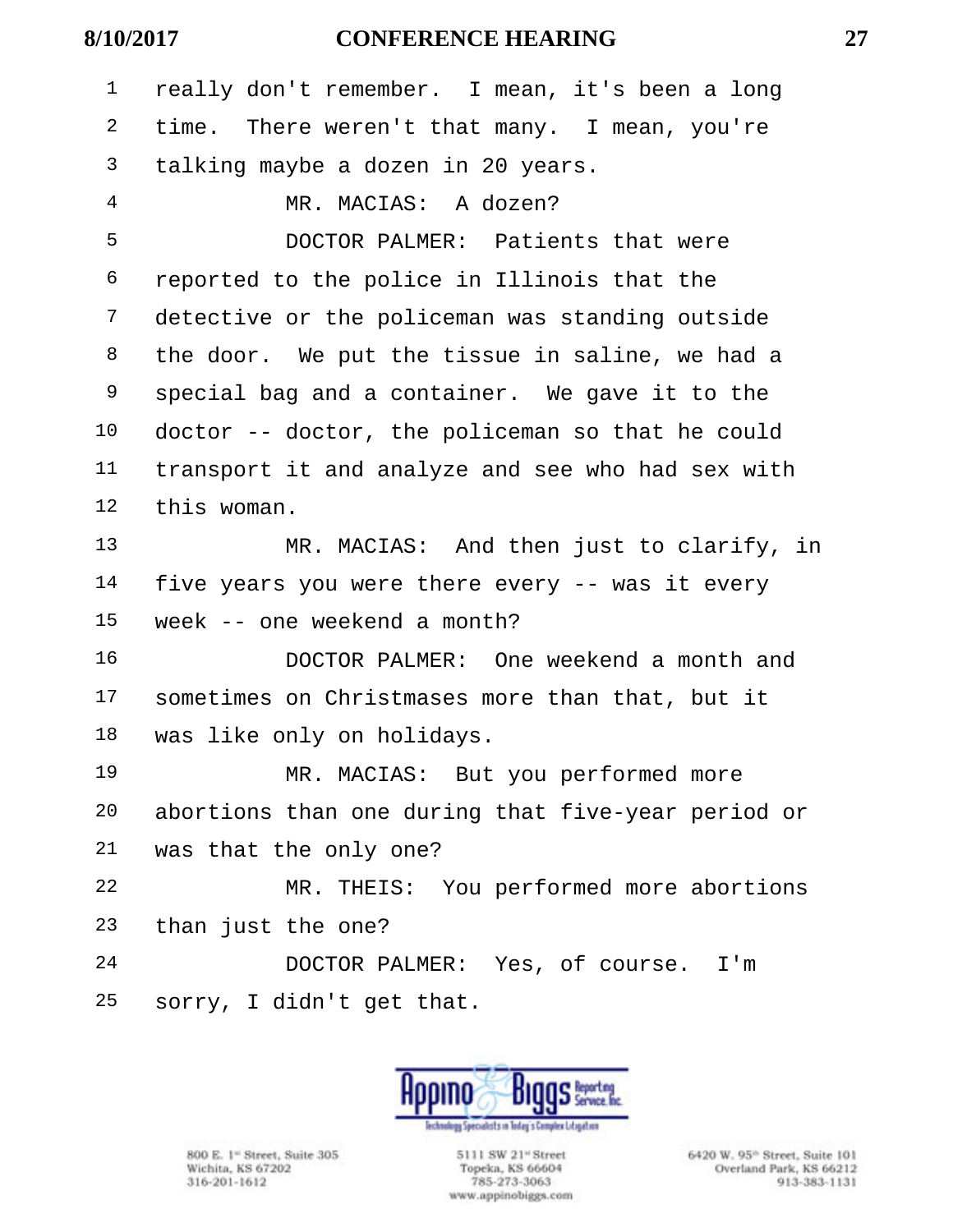| 1      | MR. MACIAS: And, then, the last one, and           |
|--------|----------------------------------------------------|
| 2      | this is for the counselor. As I got it, there was  |
| 3      | no answer that was filed. So, in essence, you are  |
| 4      | admitting a violation took place, you just -- your |
| 5      | letter was more of a mitigating circumstance?      |
| 6      | MR. THEIS: There was no doubt, you can't           |
| 7      | refute the facts that the statute requires -- puts |
| 8      | the ultimate responsibility on the physician, that |
| 9      | is true. The question is are there mitigating      |
| 10     | circumstances.                                     |
| 11     | MR. MACIAS: That's all.                            |
| 12     | PRESIDENT MINNS: Doctor Milfeld.                   |
| 13     | DOCTOR MILFELD: Doctor Palmer, the                 |
| 14     | question I have is you've heard of captain of the  |
| 15     | ship doctrine --                                   |
| 16     | DOCTOR PALMER: Yes.                                |
| 17     | DOCTOR MILFELD: -- that surgeons have in           |
| $18\,$ | the OR?                                            |
| 19     | DOCTOR PALMER: Correct.                            |
| 20     | DOCTOR MILFELD: What's your                        |
| 21     | understanding of that and how far does it extend   |
| 22     | or not extend as far as being captain of the ship  |
| 23     | in the OR on whatever surgical procedure you       |
| 24     | perform?                                           |
| 25     | DOCTOR PALMER: Well, I'll just give you            |



800 E. 1<sup>\*</sup> Street, Suite 305<br>Wichita, KS 67202<br>316-201-1612

5111 SW 21<sup>-1</sup> Street Topeka, KS 66604<br>785-273-3063 www.appinobiggs.com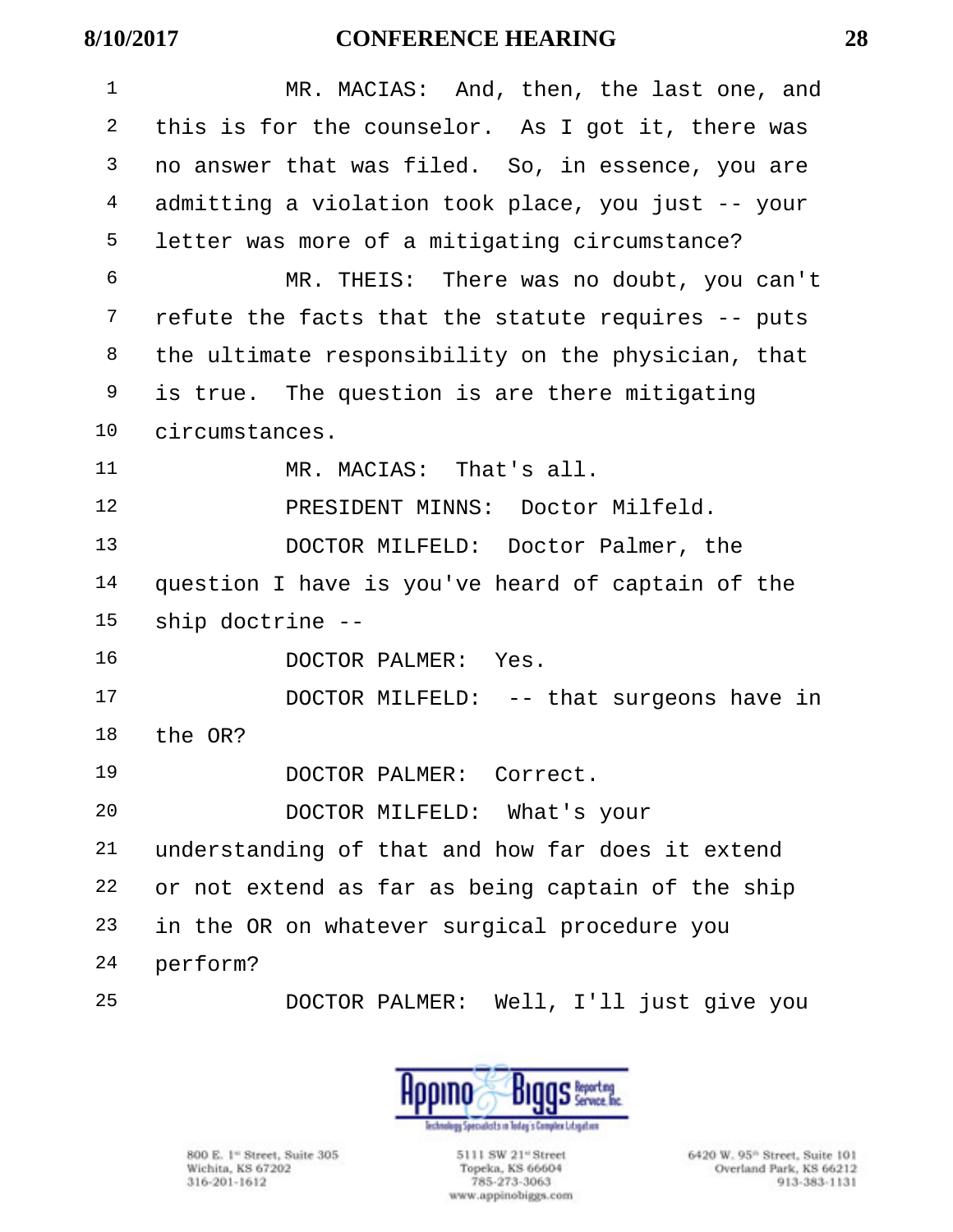one little instance, experience. I handed a surgical specimen off to the nurse to send to pathology. Guess what, it never showed up. Who's responsible?

 DOCTOR MILFELD: How far does it extend? DOCTOR PALMER: That's my point, I don't know, because that was her responsibility. Okay? It was biopsy of the cervix. It was carcinoma in situ. But nevertheless, the tissue disappeared on the way to the pathology. I don't know what -- I have no idea. It does happen. I'm sorry it happens, but it does happen. I have heard it from other surgeons myself.

 DOCTOR MILFELD: Prior to this case and any abortion cases you have been involved in, did you ever ask a young-looking patient their age before and then turn them down because they were 14 or 13 and you felt uncomfortable with that? DOCTOR PALMER: I never had to.

 DOCTOR MILFELD: So I'm looking at this -- for instance, you go into a liquor store and somebody -- you have to be 21 and they question you. You may be 25, but they are still going to ask you and you have to prove it. During your conversation with her being uncomfortable with



800 E. 1<sup>et</sup> Street, Suite 305 Wichita, KS 67202 316-201-1612

5111 SW 21<sup>e</sup> Street Topeka, KS 66604 785-273-3063 www.appinobiggs.com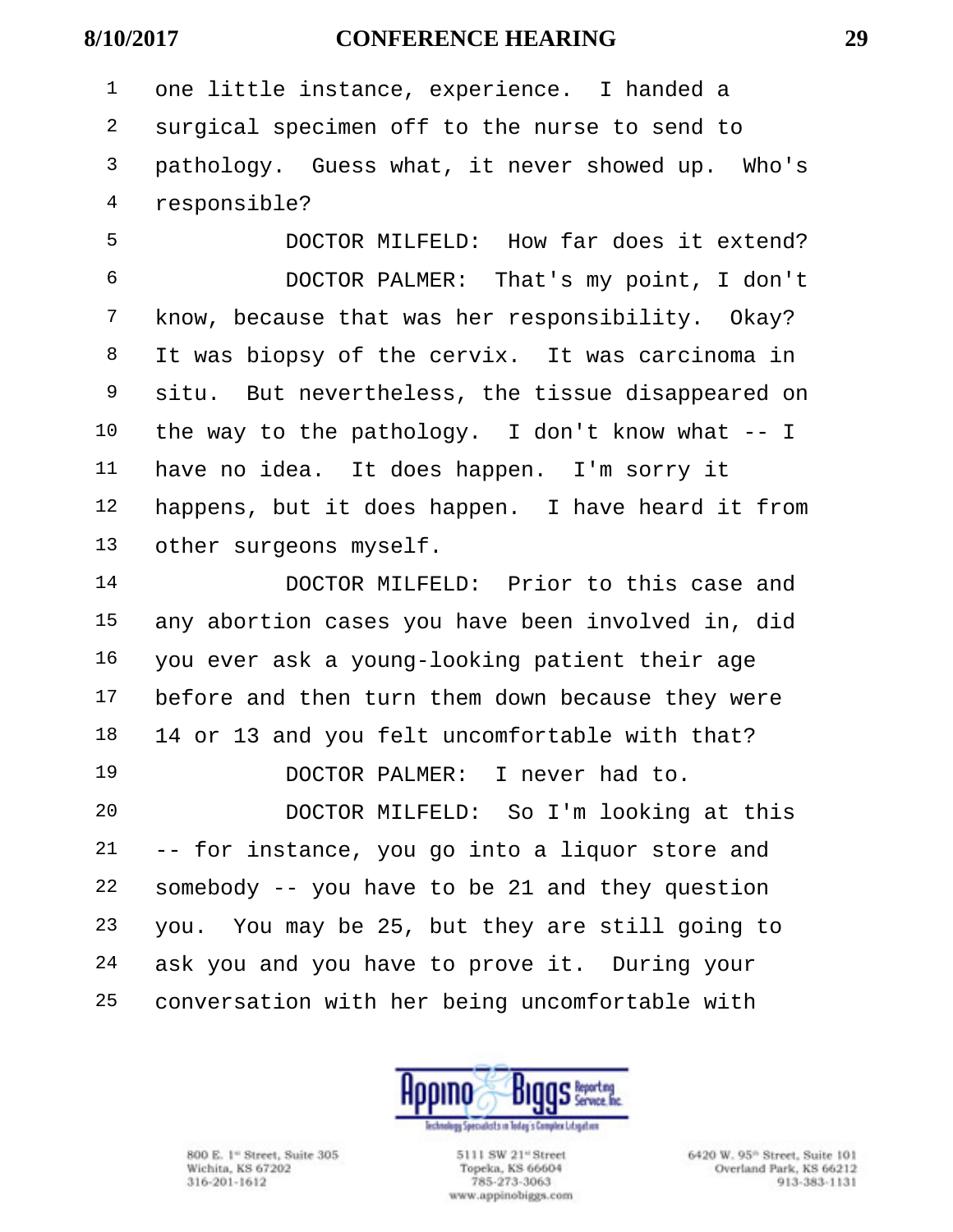|                              |   | i            |
|------------------------------|---|--------------|
| ×<br>٠<br>۰.<br>۰.<br>v<br>٠ | × | I<br>I<br>۰. |

| $\mathbf 1$    | doing a 13 or 14, it never entered your mind just |
|----------------|---------------------------------------------------|
| 2              | to say -- ask them how old you are?               |
| 3              | DOCTOR PALMER: I used to ask women how            |
| $\overline{4}$ | old they were and some took offense to that. I've |
| 5              | been doing this a long time as far as taking care |
| 6              | of women, so I really don't ask them because the  |
| 7              | teenagers today, the way they dress, I can't tell |
| 8              | how old anybody is any more. I thought somebody   |
| 9              | was 19 and she was 25. I've seen people 18 and    |
| 10             | they look 14. I don't know what to say to you.    |
| 11             | I mean $--$                                       |
| 12             | DOCTOR MILFELD: That would have made a            |
| 13             | difference, though, if you just asked that simple |
| 14             | question, right?                                  |
| 15             | DOCTOR PALMER: But I don't ask that               |
| 16             | question any more. See, they go through           |
| 17             | counseling, they go through screening. I'm the    |
| 18             | last person in line for that. They -- if there is |
| 19             | a problem, the staff brings it to me or they      |
| 20             | notify me somehow.                                |
| 21             | MR. THEIS: Just as a supplement to that,          |
| 22             | Kansas statutes are somewhat unique in the sense  |
| 23             | of the physician really can't be involved in the  |
| 24             | initial counseling process to determine their     |
| 25             | eligibility, whether or not they indeed are a     |



800 E. 1<sup>\*</sup> Street, Suite 305<br>Wichita, KS 67202<br>316-201-1612

5111 SW 21<sup>-1</sup> Street Topeka, KS 66604 785-273-3063 www.appinobiggs.com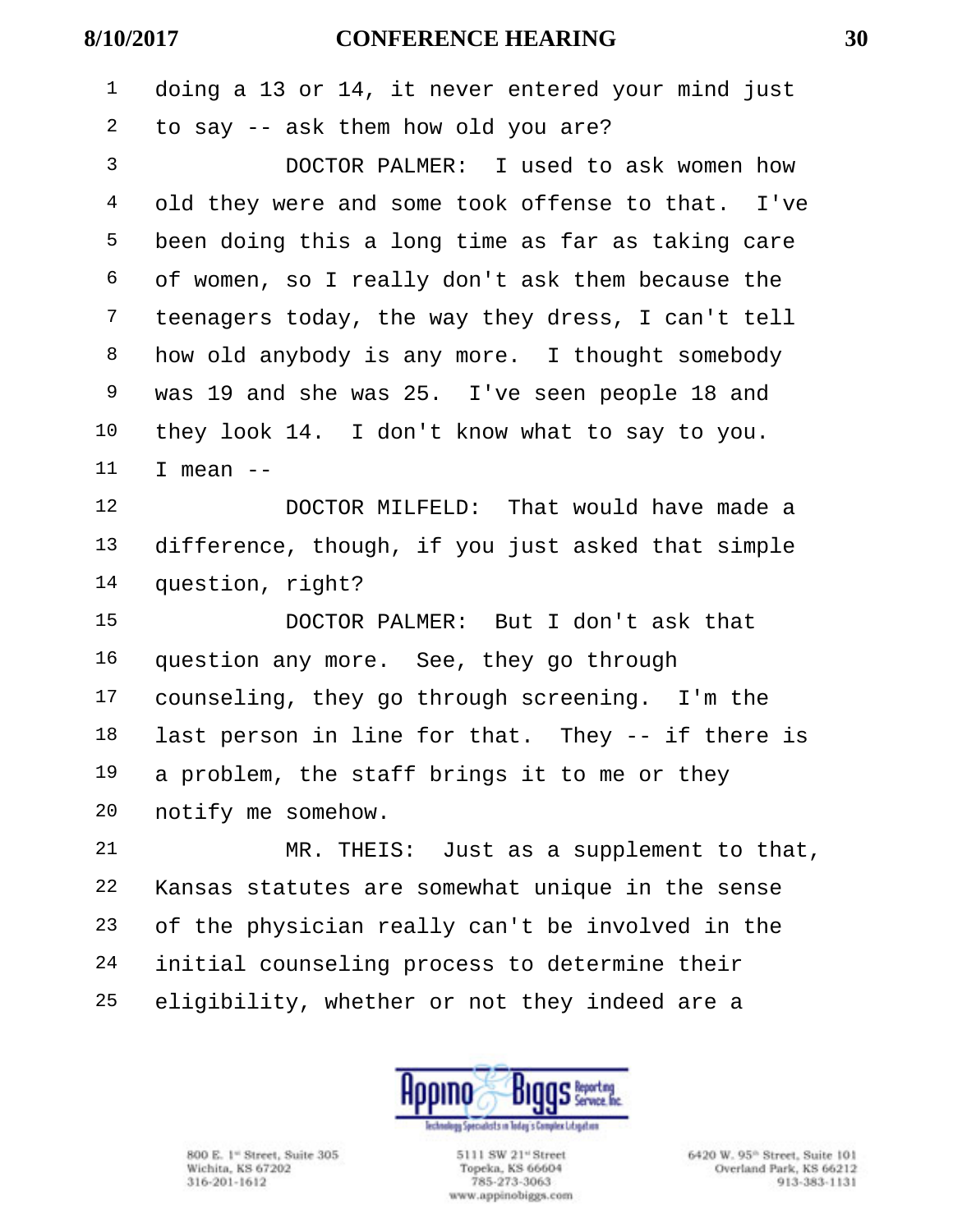candidate for abortion.

 Now, obviously, the physician ultimately has <sup>3</sup> the right to say from a physical standpoint they don't -- you know, I can't perform it, but those kinds of questions, I think it's reasonable to assume, especially in Kansas, that that's all been done by qualified counselors who do this on a day in, day out 365-day-a-year basis.

 With respect to the captain of the ship, just a brief response. You may or may not know, about all I do any more is med mal, represent physicians and health care providers. The captain of the ship doctrine is a nice concept. If a surgeon is performing a surgery and the nurse tells him, doctor, the sponge count is correct, and it turns out the sponge count is not correct, is the physician responsible for that? And the answer in the law in Kansas is no, he is not. Is it reasonable to -- as long as it's reasonable for a physician to rely upon that representation. Now, and some lay people would argue in some cases, well, Doctor, whether or not you get -- the nurse tells you the sponge count is correct, you have an obligation to go ahead and look for that lab tape, you know, you're the surgeon in that abdominal



800 E. 1<sup>et</sup> Street, Suite 305 Wichita, KS 67202 316-201-1612

5111 SW 21<sup>e</sup> Street Topeka, KS 66604 785-273-3063 www.appinobiggs.com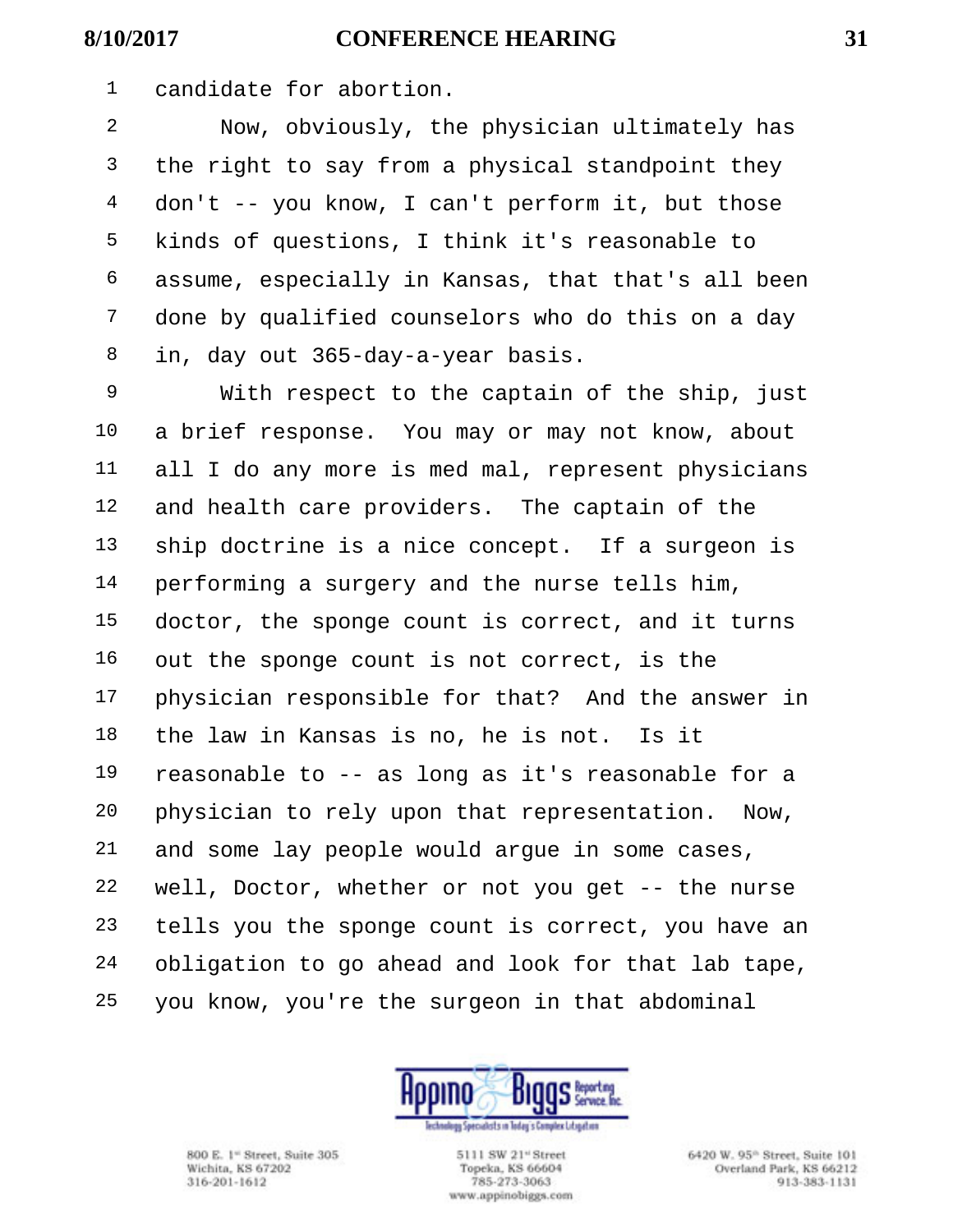cavity. Well, most surgeons don't because of the risks associated for the patient.

 So, it is reasonable for a physician to, yes, captain of the ship in the sense that he has overall supervisory responsibility, but you have to rely upon people to do their job. And that's all he's -- we are suggesting here is it was not unreasonable for him to rely upon the fact that a business in the -- an organization in the business of performing these kinds of procedures wouldn't inform the surgeon, who doesn't normally, and they should know, doesn't normally perform these types of procedures on this age of a person, female, that they at least inform him. So, they would at least have in the room the KBI collection kit.

 If you look at that -- if you look at the regs with respect to this, this is not a simple process with respect to what you need to do.

 PRESIDENT MINNS: Mr. Theis, I think we heard that before.

MR. THEIS: I understand.

 PRESIDENT MINNS: Doctor Durrett, do you have a question?

 DOCTOR DURRETT: Can I make a motion we go into recess for attorney/client consultation?



800 E. 1<sup>et</sup> Street, Suite 305 Wichita, KS 67202 316-201-1612

5111 SW 21<sup>e</sup> Street Topeka, KS 66604 785-273-3063 www.appinobiggs.com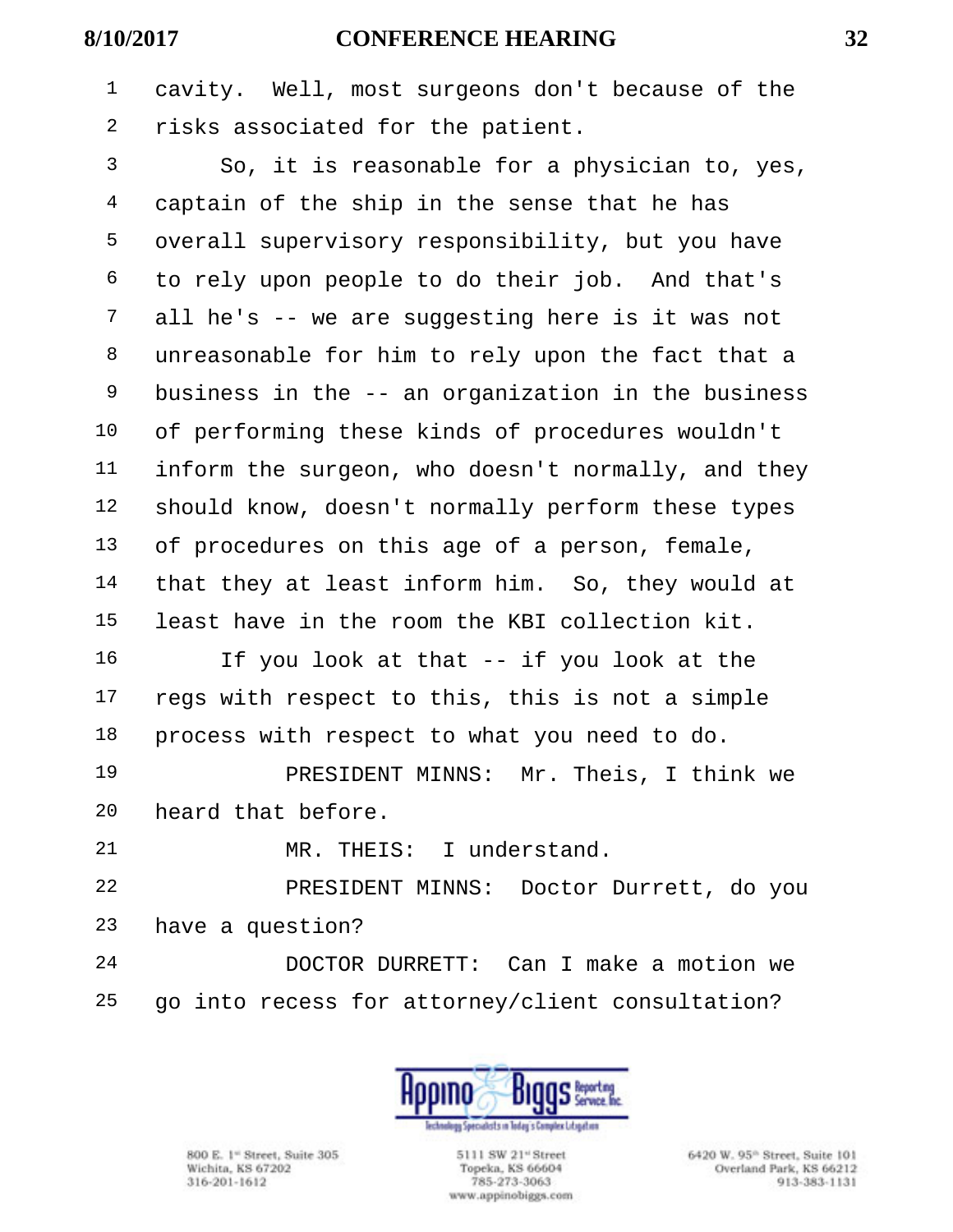| $\mathbf 1$ | PRESIDENT MINNS: Frankly, you don't have         |
|-------------|--------------------------------------------------|
| 2           | to make a motion. I am going into recess at this |
| 3           | point for attorney/client consultation,          |
| 4           | confidential.                                    |
| 5           | (THEREUPON, a recess was taken.)                 |
| 6           | PRESIDENT MINNS: The Board is going to           |
| 7           | take these matters under advisement and we will  |
| 8           | deliver a written statement.                     |
| 9           | MR. THEIS: Thank you for your                    |
| 10          | consideration.                                   |
| 11          | DOCTOR PALMER: Thank you very much for           |
| 12          | hearing me.                                      |
| 13          | (THEREUPON, the hearing concluded at 4:10        |
| 14          | $p.m.$ )                                         |
| 15          |                                                  |
| 16          |                                                  |
| 17          |                                                  |
| 18          |                                                  |
| 19          |                                                  |
| 20          |                                                  |
| 21          |                                                  |
| 22          |                                                  |
| 23          |                                                  |
| 24          |                                                  |
| 25          |                                                  |



800 E. 1<sup>\*</sup> Street, Suite 305<br>Wichita, KS 67202<br>316-201-1612

5111 SW 21" Street<br>Topeka, KS 66604 785-273-3063 www.appinobiggs.com